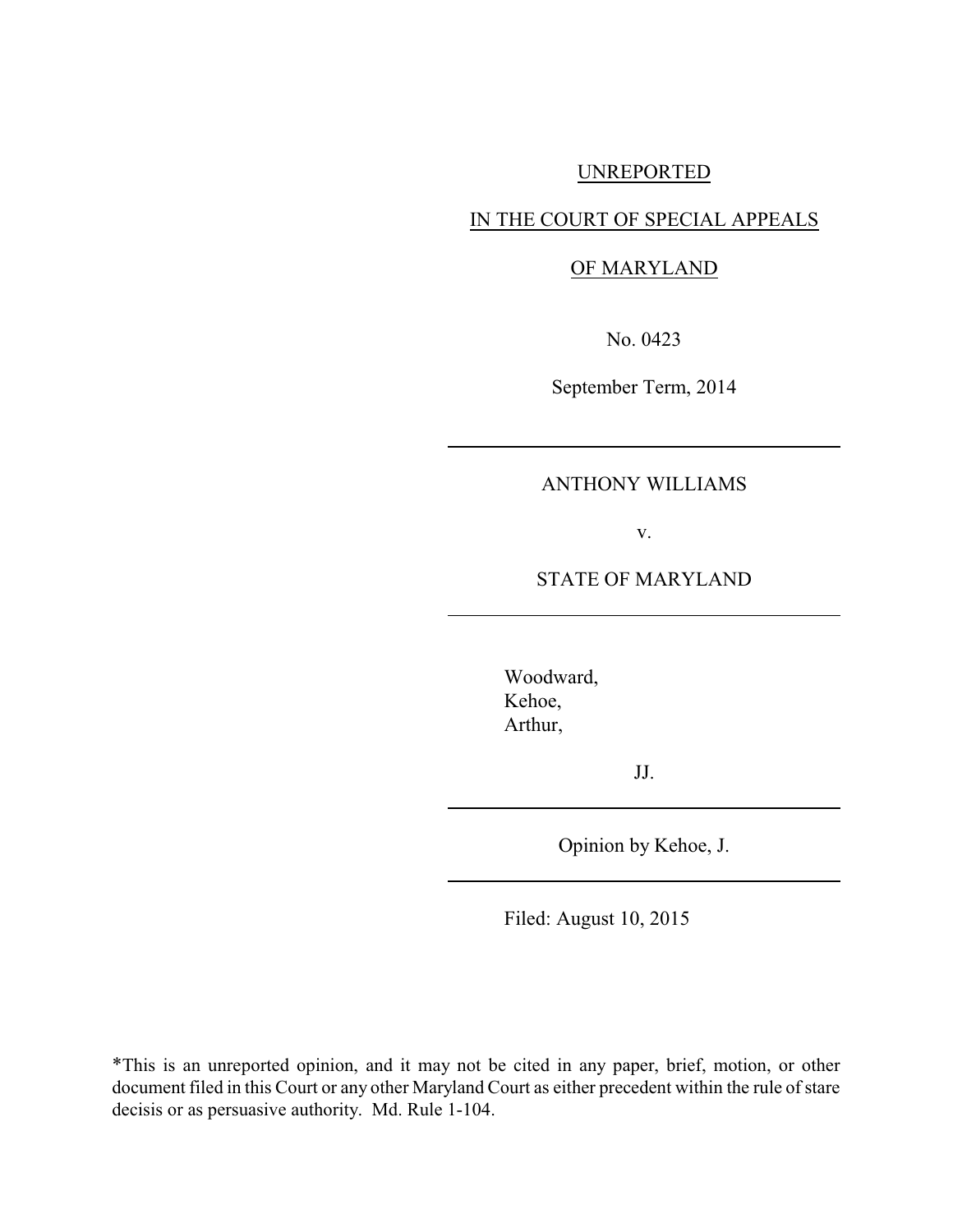Anthony Williams, was convicted by a jury sitting in the Circuit Court for Baltimore City of second-degree assault and obstructing and hindering a law enforcement officer in the performance of his official duties.<sup>1</sup> The court sentenced appellant to 45 days of imprisonment for assault, and a concurrent sentence of one year all but 45 days suspended for obstructing and hindering, followed by 18 months of probation. Appellant raises four questions on appeal:

- I. Did the trial court err when it failed to remove an allegedly sleeping juror?
- II. Did the trial court err when it allowed the State to elicit from a witness a lay opinion that invaded the province of the jury?
- III. Did the trial court err when it admitted a photograph allegedly not disclosed during discovery?
- IV. Did the trial court err when it refused to sever the joint trial of appellant and his co-defendant?

For the following reasons, we shall affirm the judgments.

## **Facts**

The State's theory of prosecution was that appellant, an off-duty police officer, assaulted Antoine Green after Green was arrested by Baltimore City police officers in Nakishia Epps's home. The State also presented evidence that appellant attempted to cover up the assault by asking Epps, his girlfriend, to lie about the assault. Green, Epps, and

<sup>&</sup>lt;sup>1</sup> Appellant was tried with co-defendant Sergeant Marinos Gialamas, who was charged with second-degree assault and two counts of misconduct of a police officer. The jury found Gialamas guilty of one count of misconduct but acquitted him of the two remaining charges.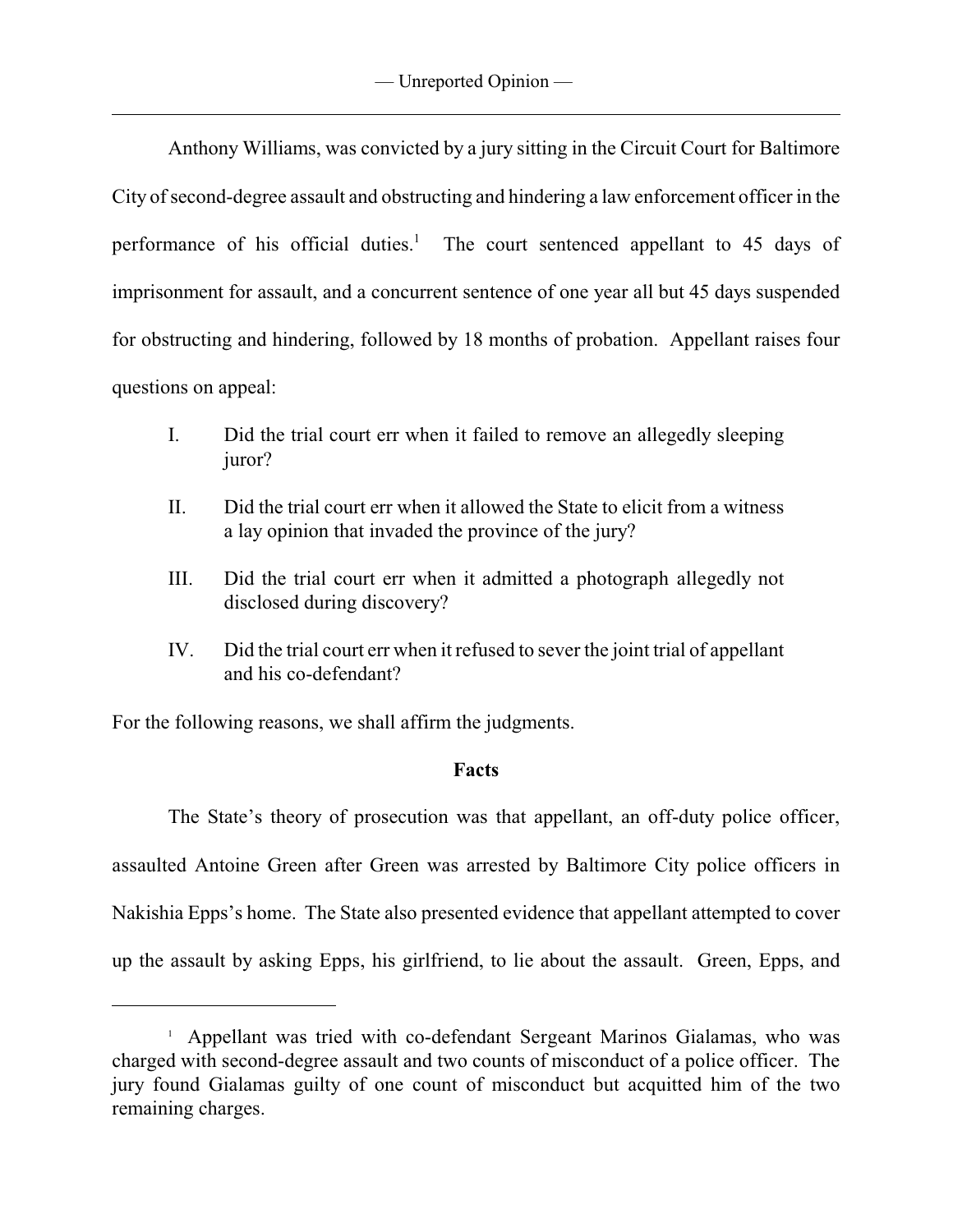several Baltimore City police officers testified for the State. The theory of the defense was that appellant neither assaulted Green nor obstructed the investigation into the alleged assault. Appellant testified in his defense. Although appellant's convictions relate to the events that occurred after Green was placed in the transport vehicle following his arrest, we will relate some of the surrounding facts to place in context the questions raised by appellant. Viewing the evidence in the light most favorable to the State, the prevailing party, the following was established.

Around 7:00 p.m. on October 27, 2011, three Baltimore City police officers, Sergeant Gialamas and Detectives Joseph Crystal and Keith Tiedemann, were in a police car near the 2200 block of Prentiss Place when they observed a group of men involved in what appeared to be a drug transaction. When the officers approached the group, one of the men, later identified as Antoine Green, threw down a plastic bag and ran. A foot and car chase ensued, and several units responded to the area. The police eventually lost sight of Green, but several minutes later a woman called 911 from 2235 Prentiss Place and said that a man had kicked down her back door and was hiding in her basement. She was in an upstairs bedroom with her daughter. Three other Baltimore City police officers responded to the row house. The officers entered through the front door, which opened onto a small foyer area in which was a set of stairs leading to the second floor. To the left of the stairs was a dining room that opened into the kitchen where the door to the basement was located.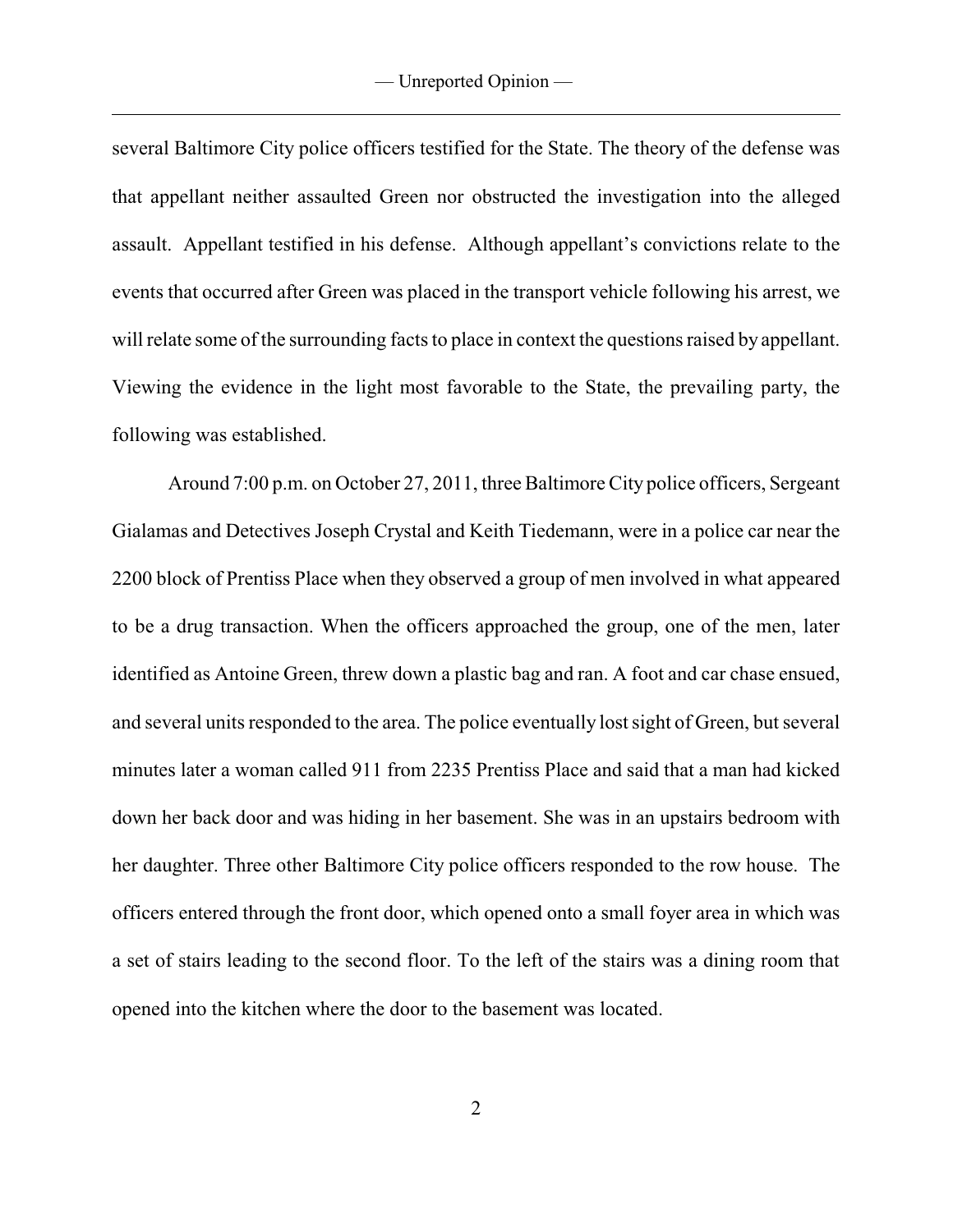One of the officers walked into the kitchen and opened the basement door where he found Green on the stairs. The officer grabbed Green, and he and the other two officers did a forceful take down – Green was dragged from the stairs onto the kitchen floor where he was pinned to the ground. Around this time Sergeant Gialamas arrived, and he gave the officers his handcuffs to arrest Green. Green was placed in handcuffs and set on the floor against a wall in the kitchen. The lead officer, who had grabbed Green from the basement, testified that he saw no blood or abrasions on Green.

Around this time, Detectives Crystal and Tiedemann arrived at the house, and shortly thereafter, the three responding officers readied to leave. As the lead officer walked to the front door, he saw Epps talking on a cell phone. Epps said she was talking to her boyfriend, who was "a cop." The officer took the cell phone and told the man that the suspect was in custody and everything was fine.

Shortly after the three responding officers left, Officer Kevin Kolb arrived with the prisoner transport vehicle and escorted and placed appellant in the vehicle. Around this time, a man walked into Epps's home passing Detective Crystal, who was standing on the front steps. The man, later identified as appellant, seemed "agitated." From the front door, Detective Crystal saw Sergeant Gialamas and appellant speaking. He saw Sergeant Gialamas nod his head in a "yes motion" and heard him say, "I'll take care of it." Sergeant Gialamas then told Officer Kolb over the radio to "ten-six," which meant to "stand by."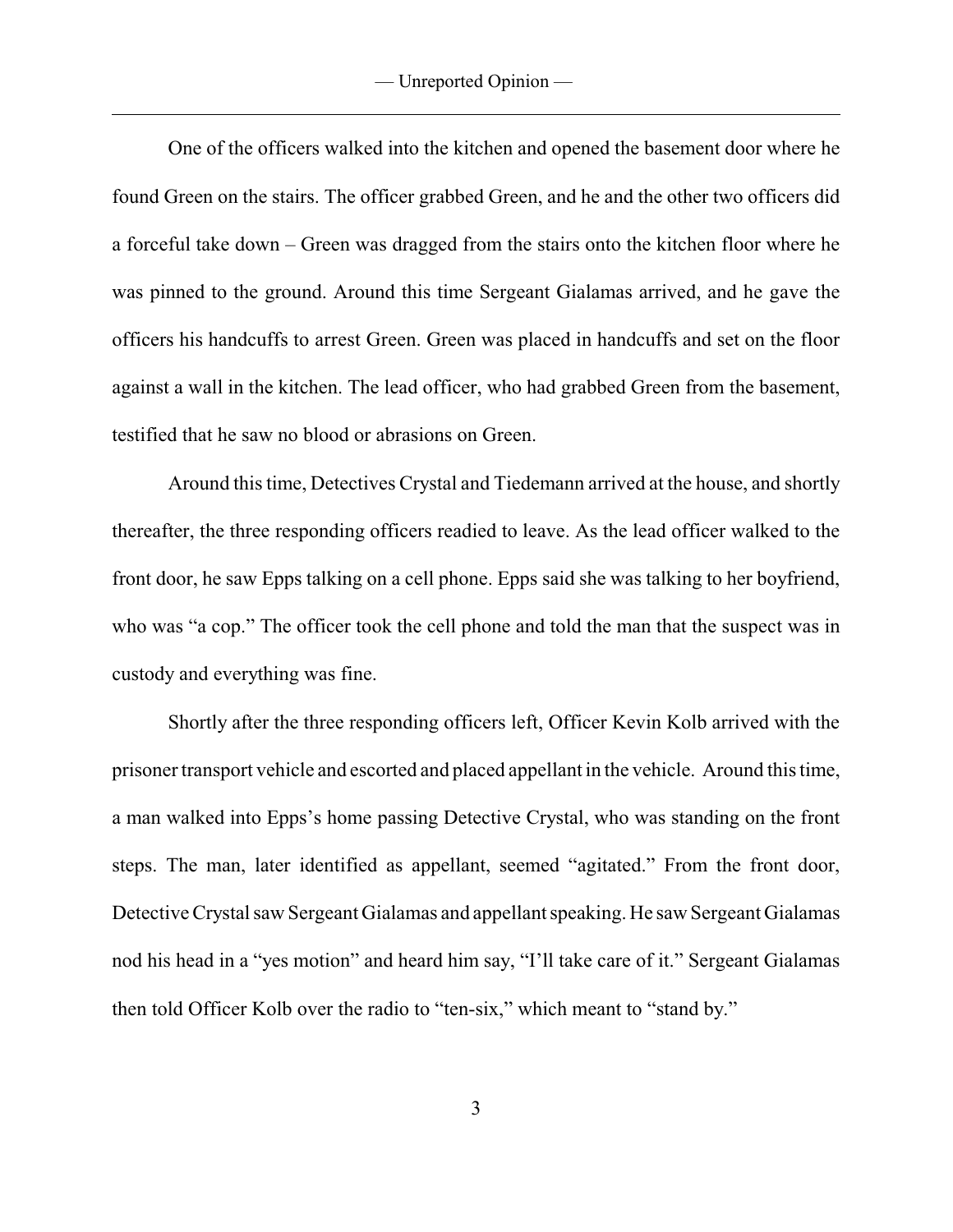At this point, the parties disagree as to what happened next; specifically, why Sergeant Gialamas called the transport vehicle back and what happened when Green was escorted from the transport vehicle back into the house. The State's evidence suggested that Sergeant Gialamas called the transport vehicle back at appellant's request, and once Green had been taken back into the house, appellant assaulted him. The defense argued that no assault occurred, and that Sergeant Gialamas called the transport vehicle back alternatively because he wanted: (1) his handcuffs back; (2) Epps to identify Green; or (3) Green to be photographed at the crime scene.

Officer Kolb, the driver of the prisoner transport vehicle, testified that after Sergeant Gialamas told him to "ten-six," he stopped the vehicle and returned to Epps's home. The sergeant told him to bring Green back into the house to be photographed. Officer Kolb testified that he had never seen a prisoner taken back into a house for photographs. Detective Tiedemann testified that Sergeant Gialamas told him that he wanted Green returned because he wanted his handcuffs back and he wanted to take pictures of Green at the crime scene.

As Officer Kolb readied to retrieve Green from the vehicle, appellant, whom the officer did not know, appeared. According to Officer Kolb, appellant was "upset." Appellant told Officer Kolb to turn on the light inside the transport vehicle, which the officer did. Officer Kolb heard appellant speak to Green but did not pay attention to what he said. Officer Kolb then escorted Green back to the house. Green was apprehensive and yelled to the crowd that had gathered to get out their cameras because "they're gonna fuck me up." When they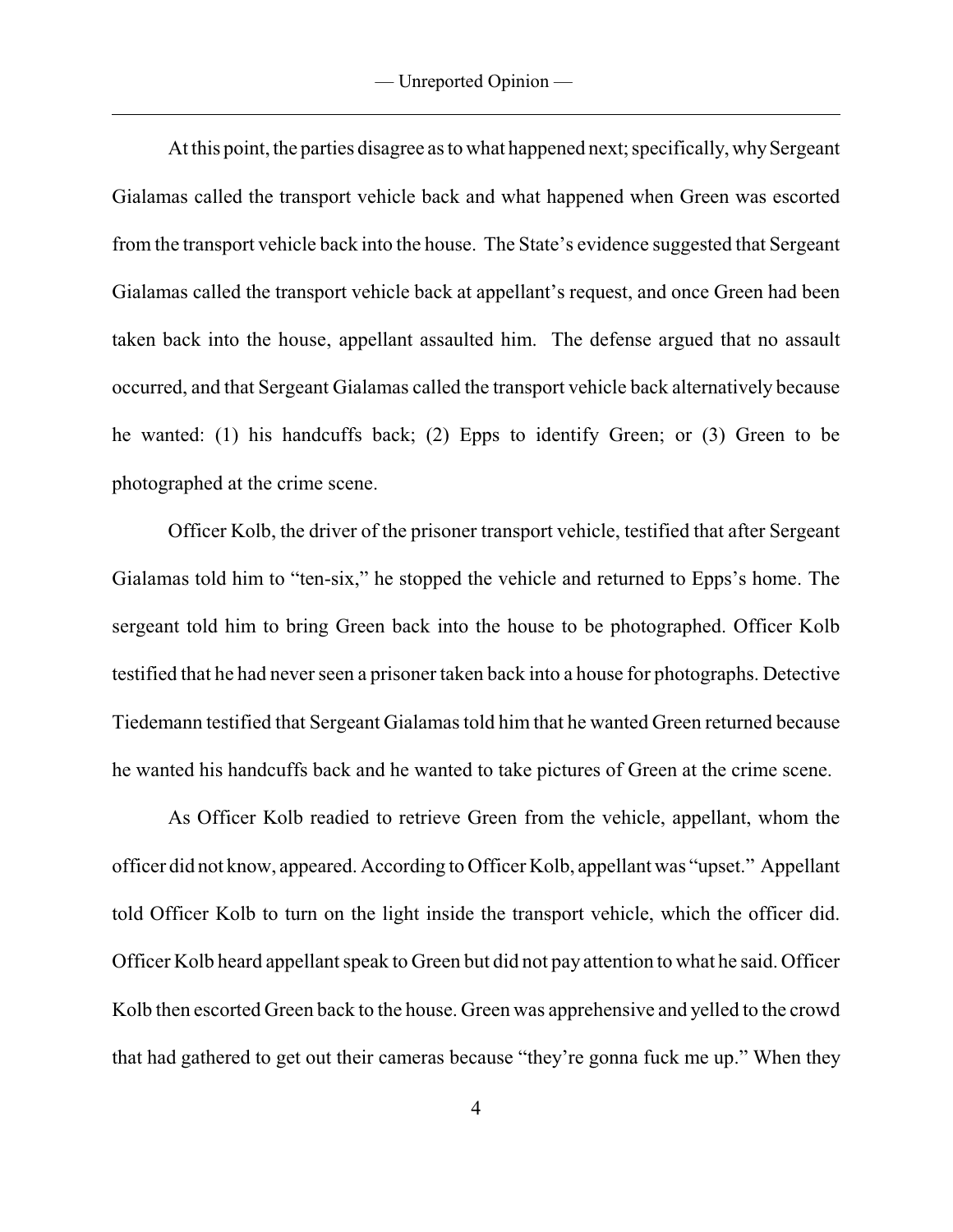got to the front stairs, Green grabbed the railing with his hands, which were handcuffed behind his back, and wrapped his legs around the railing. Eventually, he was extricated and taken into the house.

While Officer Kolb and Detectives Crystal and Tiedemann stood near the front door, Sergeant Gialamas escorted Green into the kitchen where appellant was present. As to what happened in the kitchen, Detective Crystal testified that he heard "a loud bang" like something hit the floor. Appellant yelled, "[s]he's got fucking kids," and Green replied that he was sorry. Green and appellant then traded retorts. Detective Tiedemann testified that he heard appellant and Green shouting at each other, some scuffling, and a thump, followed by more shouting and scuffling. According to Detective Tiedemann, when Green was being taken from the house back to the transport vehicle, Green attempted to headbutt appellant.

When Green was escorted out of the house, Detective Crystal noticed that his shirt was ripped, and it was not ripped when he had gone in. Officer Kolb testified that he did not know what happened in the kitchen, but Green did not look the same leaving the house as he had when he had entered – his shirt was torn and he was walking with a limp. Detective Tiedemann testified that Green's shirt was ripped when he brought him into the house but it was more ripped when he escorted him back to the transport vehicle. Detectives Crystal or Tiedemann or Officer Kolb never testified that they saw Epps identify Green, any photographs taken of Green, or Sergeant Gialamas exchange his handcuffs.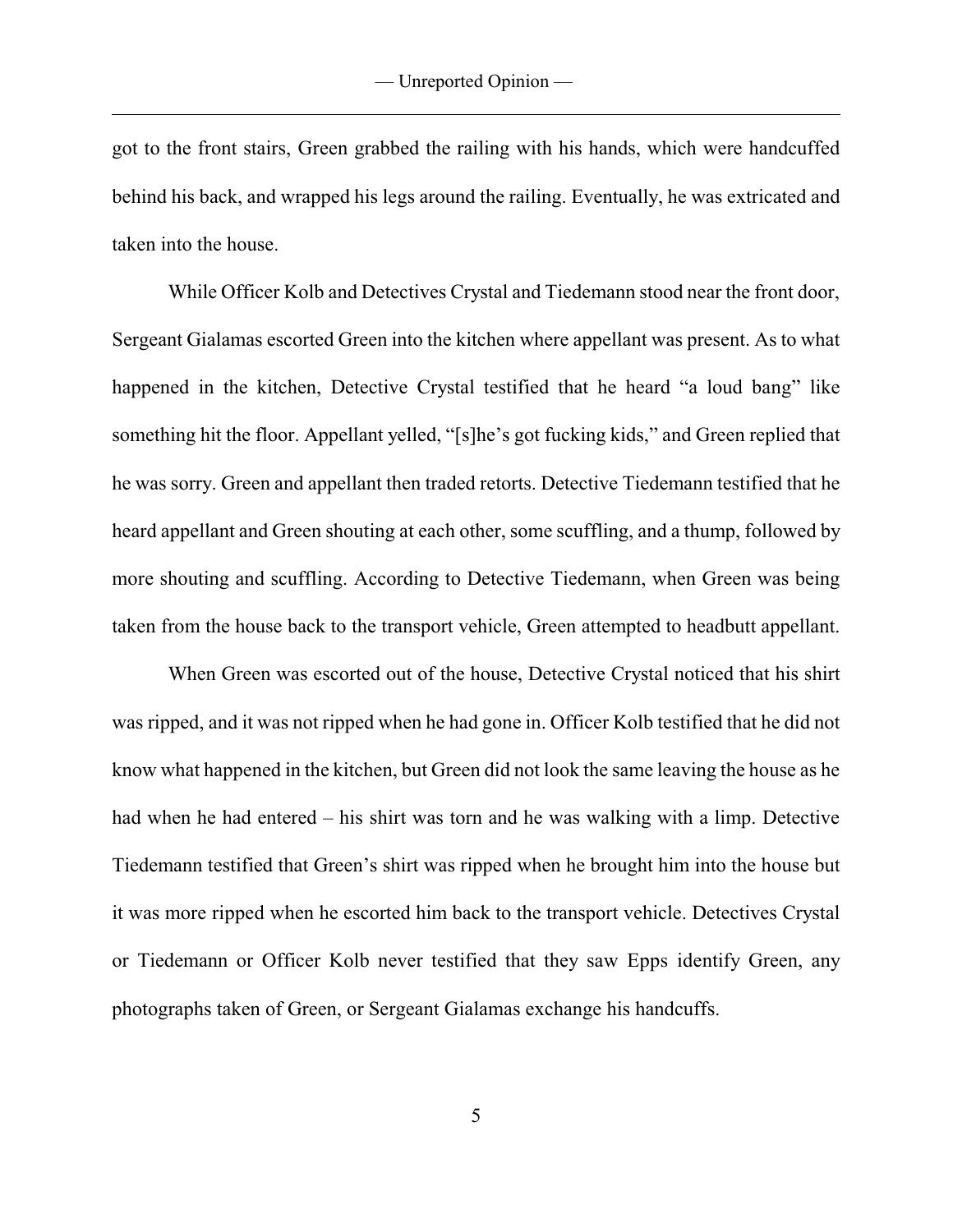Officer Kolb drove Green to Central Booking, which refused him because he was injured. Officer Kolb then took Green to the hospital where he was treated. Later that night, Detective Tiedemann filed an offense report regarding Green's arrest, which Sergeant Gialamas, as the supervising officer, signed. In the report, Detective Tiedemann wrote that Green was permitted to re-enter the house because he wanted to apologize to Epps, and that Green had tried to headbutt appellant but Green had fallen to the floor. When Detective Crystal saw the report the day following the incident, he thought it was inaccurate. Detective Crystal testified that he had never seen or heard of anyone allowing a prisoner to be brought back to the house to apologize.

Green's testimony filled in some of the gaps left by the officers's testimony. Green testified that once the transport vehicle was brought back, appellant looked in at him through the window and the two started verbally sparring. Green testified that once in Epps's kitchen, appellant grabbed him by the shirt and threw him into the kitchen table. Green fell to the floor and was "stomped on." During the assault, he and appellant yelled at each other, with appellant saying he was protecting his family and Green shouting "you f----- up . . . you stomped the wrong n-----." Sergeant Gialamas finally said, "[t]hat's enough[,]" and Green was escorted back to the transport vehicle and taken to a hospital for treatment. Green further testified that Sergeant Gialamas came to the hospital and apologized to him for taking him back into the house. The medical records note that Green told the attending medical personnel that he had been "stomped" and that his whole body ached. Photographs of his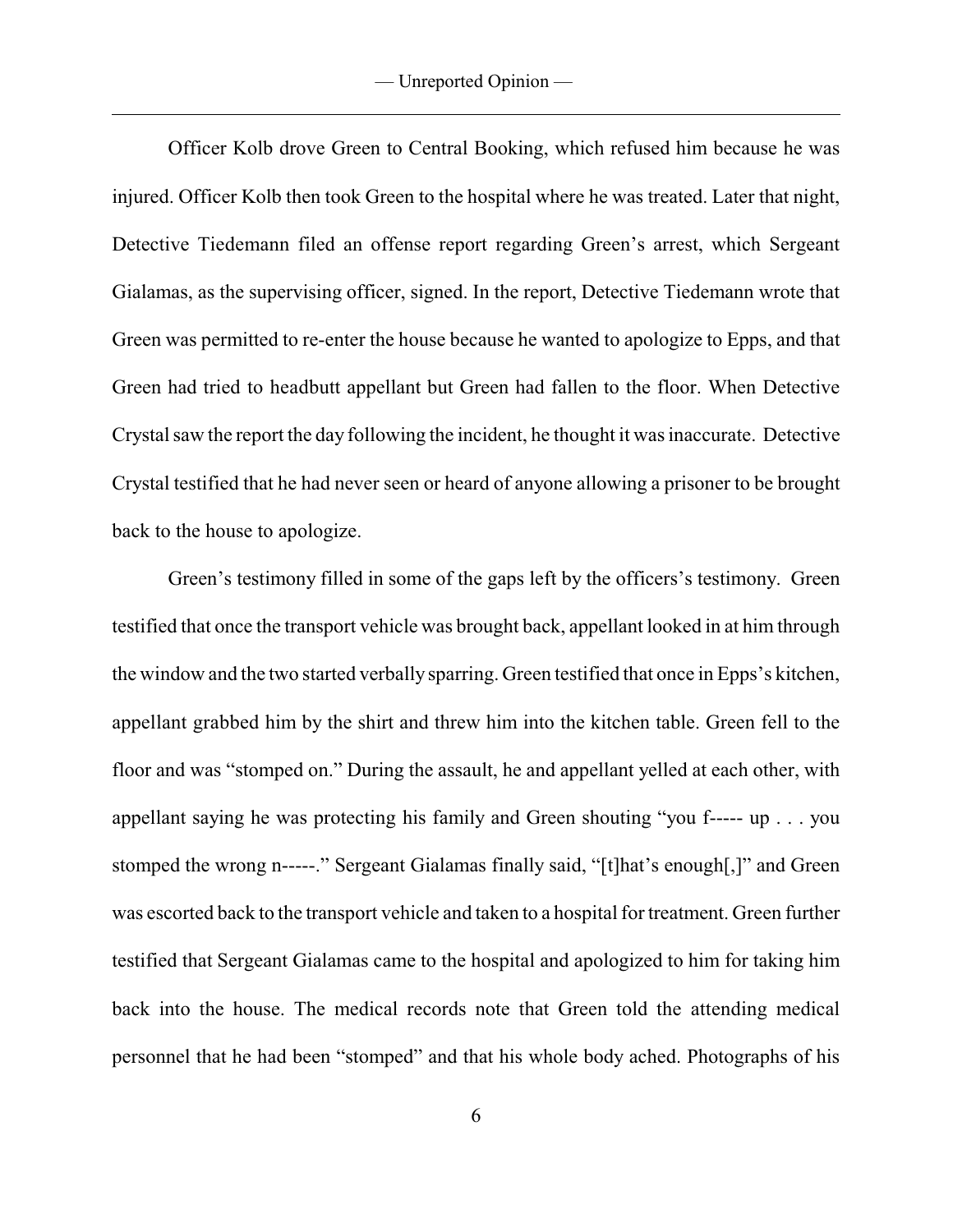injuries, specifically abrasions and hematomas to his lower chest, arm and legs, were taken at the hospital and admitted into evidence. Green contacted the Internal Affairs Division (IAD) of the police department four days after the incident.

Epps testified for the State, and her trial testimonymirrored in large part the testimony of the defenses' witnesses. Epps testified that when appellant arrived at the house, he told her she would have to identify the man who had broken into her home, which she did when Green was escorted back into the house. As Sergeant Gialamas and appellant escorted Green out of the house, Green attempted to headbutt appellant.

Epps's testimony, however, was impeached by statements she made to investigators after the incident. Epps testified that almost a year after the incident, on October 4, 2012, she met with detectives from the IAD and gave a taped statement similar to her trial testimony. Six days later, however, she contacted them and told them that she had lied in her first statement. In her second statement, she admitted that she had heard Green being assaulted. She said that appellant, who was her fiancé, had told her to say that she made an identification of Green when he was brought back into the house, and that Green was "really aggressive" and had tried to head bump appellant while being escorted out of the house. Six days later, on October 16, 2012, IAD asked her to sign her second statement, but she refused. At trial, she testified that her statement on October 4, was her true statement. She explained that she had called IAD and made the second statement on October 10, because she had learned that appellant was married, and she was angry.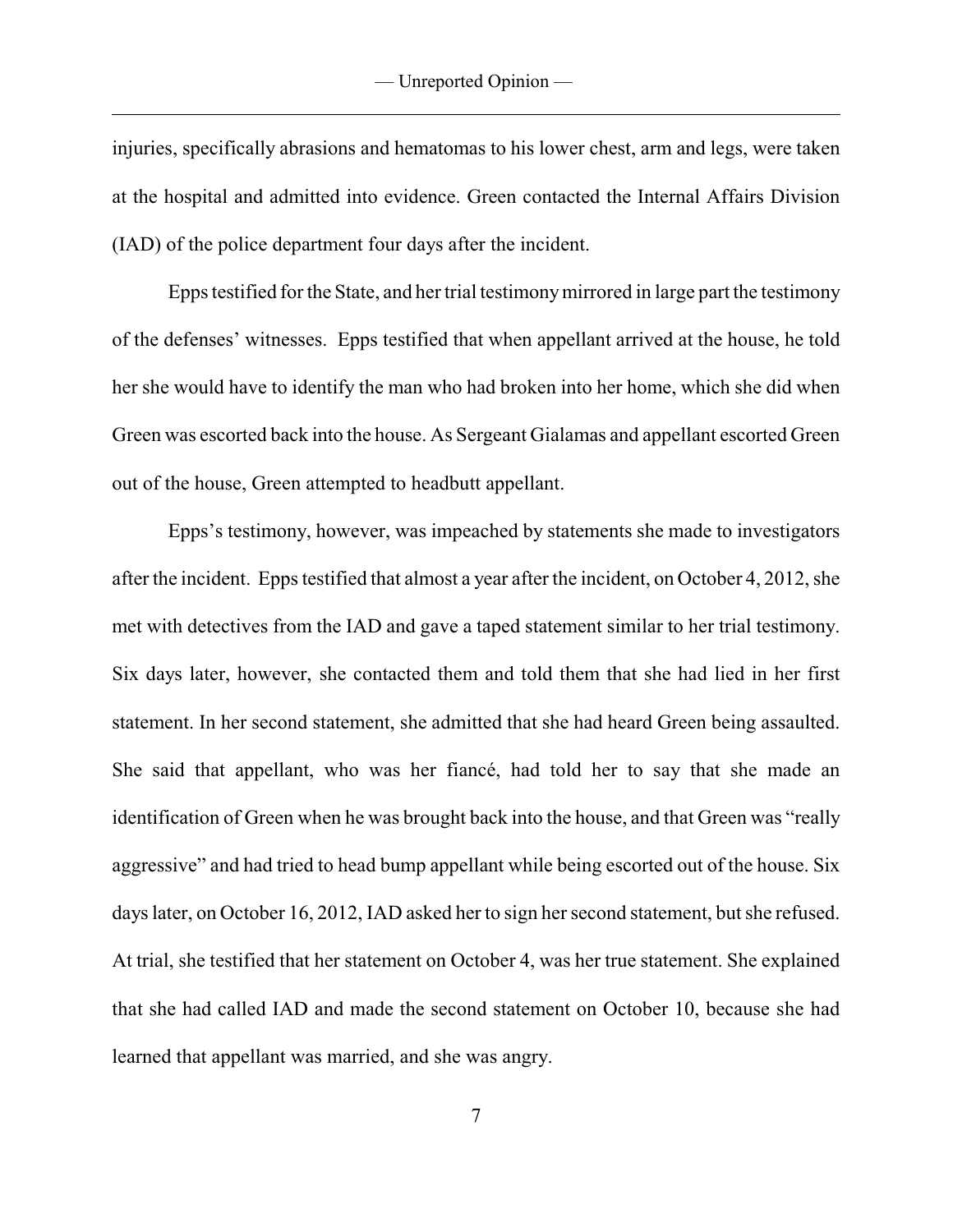Both defendants testified at trial. Sergeant Gialamas testified that he called the transport vehicle back because he had learned from Epps that there might have been two men in the house, and he wanted her to make an identification. Epps identified Green while she stood near the top of the stairs, and Green stood at the bottom. Green then started arguing with appellant, who was in the kitchen attempting to secure the back door of the house. Appellant dropped the door. When Sergeant Gialamas tried to escort Green out of the house, Green fell and started to flail around. Sergeant Gialamas explained that Green's shirt ripped when he tried to get Green under control and escort him back to the transport vehicle. Detective Gialamas testified that he was surprised that none of the other three officers standing near the front door, Detectives Crystal and Tiedemann and Officer Kolb, saw Epps identify Green.

Appellant testified that on the evening of October 27, 2012, he was off-duty when he received a call from Epps. He and his wife had separated; he characterized his relationship with Epps as "just friends." Appellant drove to Epps's home and when he arrived, he went to the rear of the transport vehicle and identified himself to Officer Kolb as an off-duty police officer. Appellant denied speaking to Green or asking Officer Kolb to turn on the light so he could see Green's face. Appellant then went inside Epps's home and found her crying on the steps. After telling her that it was "going to be okay," he proceeded to the kitchen where he tried to secure the back door. Sergeant Gialamas was escorting Green into the kitchen, and because he was having a "tough time" controlling Green, appellant let go of the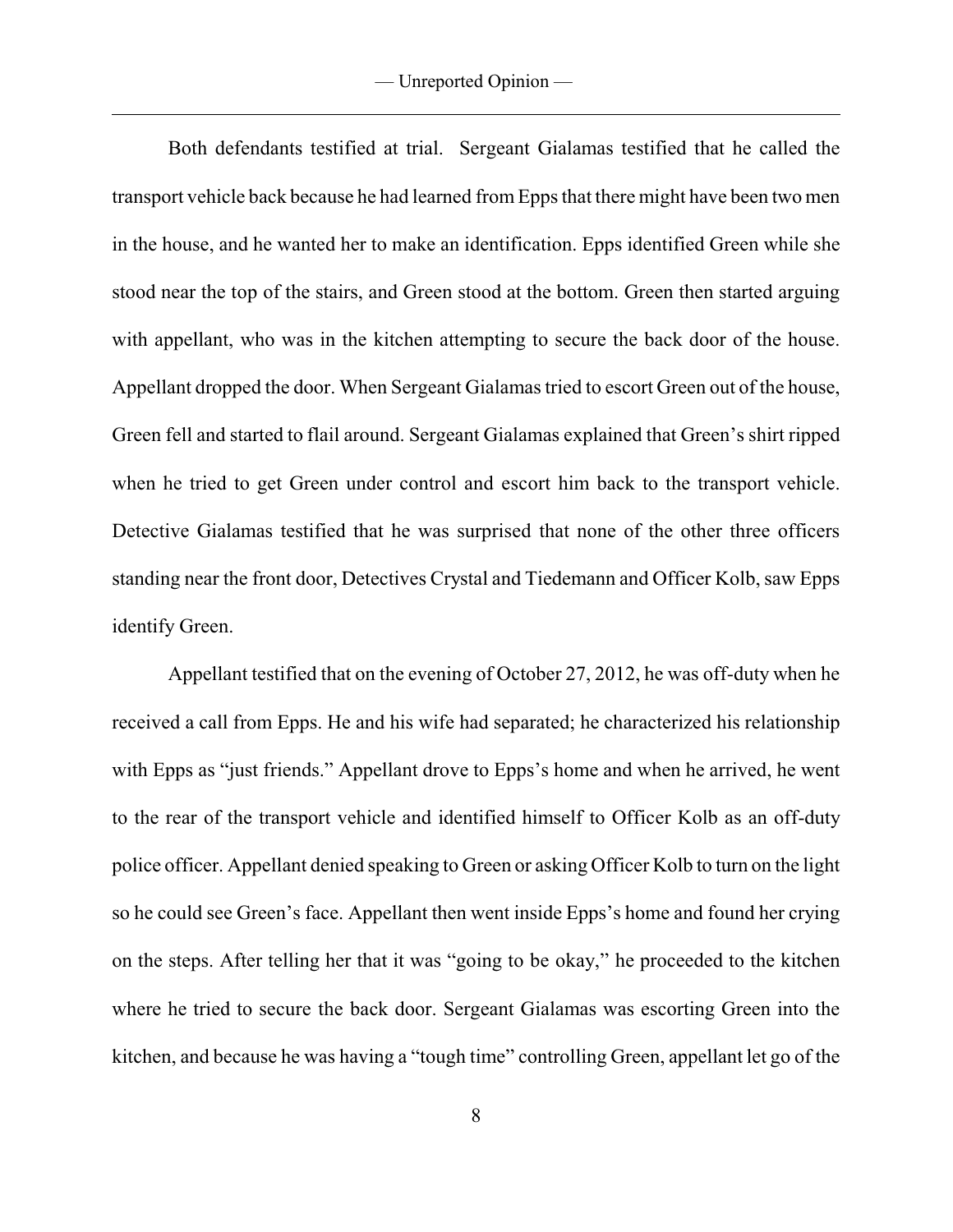door to assist. The door made a loud noise as it hit a kitchen chair. Green fell to his knees as he struggled with Sergeant Gialamas, and as appellant helped Green up by grabbing the inside of his arm, Green attempted to "head bump" him but missed. Green was then escorted out of the house. Appellant denied assaulting Green in any way, and he denied telling Epps to lie about what had happened. Notably, he did not testify that any identification occurred in the house.

### **Analysis**

#### **I. The Sleeping Juror**

Md. Rule  $4-312(g)(3)$  provides that in all non-capital cases "[a]t any time before the jury retires to consider its verdict, the trial judge may replace any jurymember whom the trial judge finds to be unable or disqualified to perform jury service with an alternate.]" "[T]the substitution *vel non* of a supernumerary for a regular juror lies within the sound discretion of the trial judge. Such an exercise of discretion will not be disturbed on appeal unless arbitrary and abusive in its application." *James v. State*, 14 Md. App. 689, 699 (1972).

Appellant argues that he is entitled to a new trial because one of the jurors was asleep during trial, and the trial court did nothing when appellant brought the problem to the court's attention. Appellant argues that the court should have "stop[ped] the trial, ma[de] appropriate inquiries, and replace[d] the juror with the alternate[.]" The State responds that appellant's argument is not preserved for our review, and even if preserved, it is meritless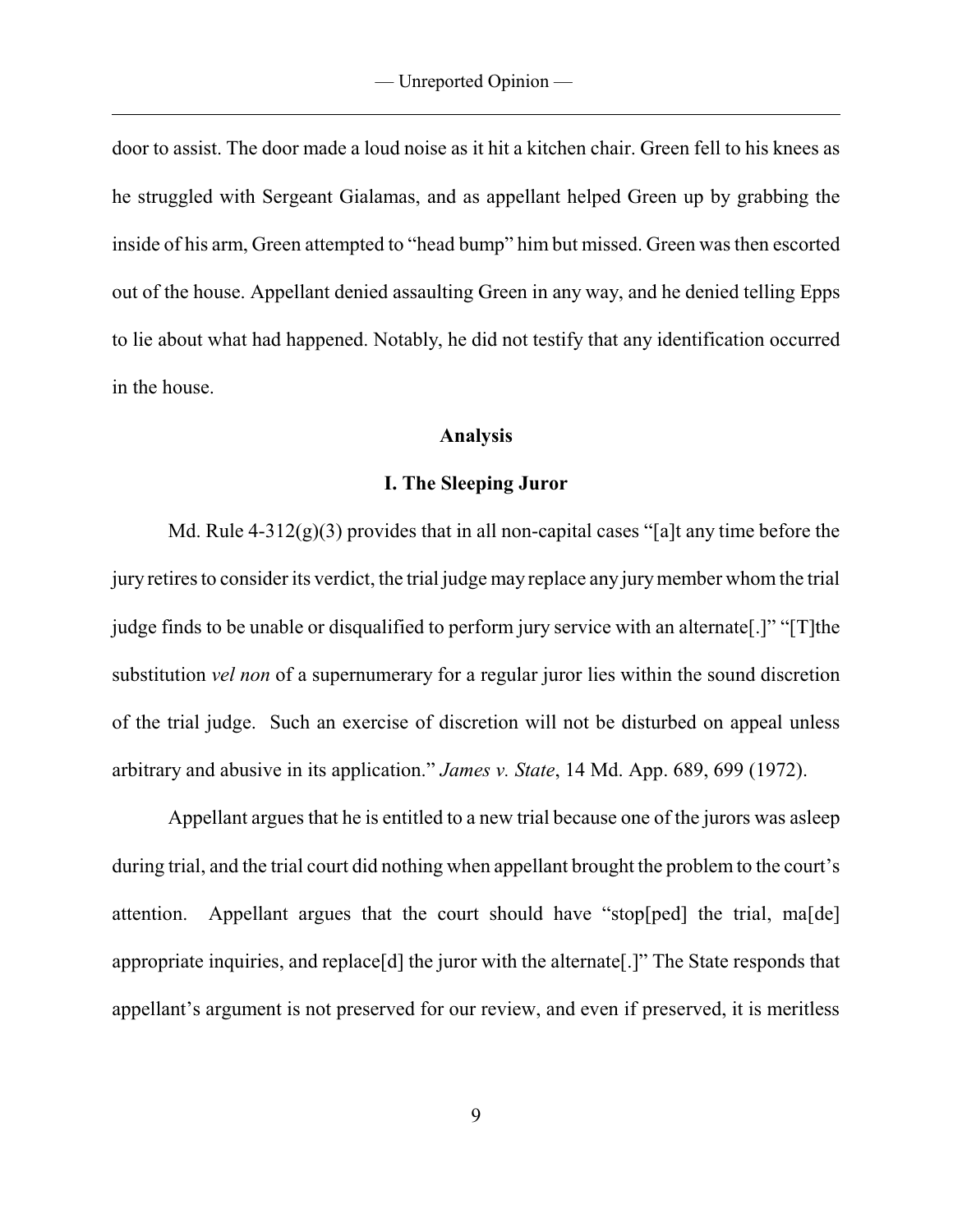because appellant has failed to show any resulting prejudice from the juror's alleged inattentiveness. We agree with the State.

After the State finished its closing argument, Gialamas's attorney began her closing argument. Toward the end of her argument, the State objected. While addressing the unrelated objection at an ensuing bench conference, the following colloquy occurred:

[APPELLANT'S COUNSEL]: Your Honor, if I may mention, the juror in the back row, three, she's been sleeping about ten minutes now.

THE COURT: Well, what do you want me to do about that?

[APPELLANT'S COUNSEL]: Well, I want to replace her on the jury with the alternate.

THE COURT: Okay, well, let's get to that in the –

[APPELLANT'S COUNSEL]: Well (inaudible) afternoon break.

THE COURT: Okay.

[APPELLANT'S COUNSEL]: Okay, I'm (inaudible).

The parties proceeded back to their respective trial tables and Gialamas's attorney finished her closing argument in two-typed pages of transcript, after which the court called a recess. When trial reconvened, appellant's counsel gave his closing argument, the State followed with rebuttal closing, and the trial court released the jurors for lunch. After the lunch break, the court and the parties discussed several unrelated matters but at no time did the parties mention the allegedly inattentive juror.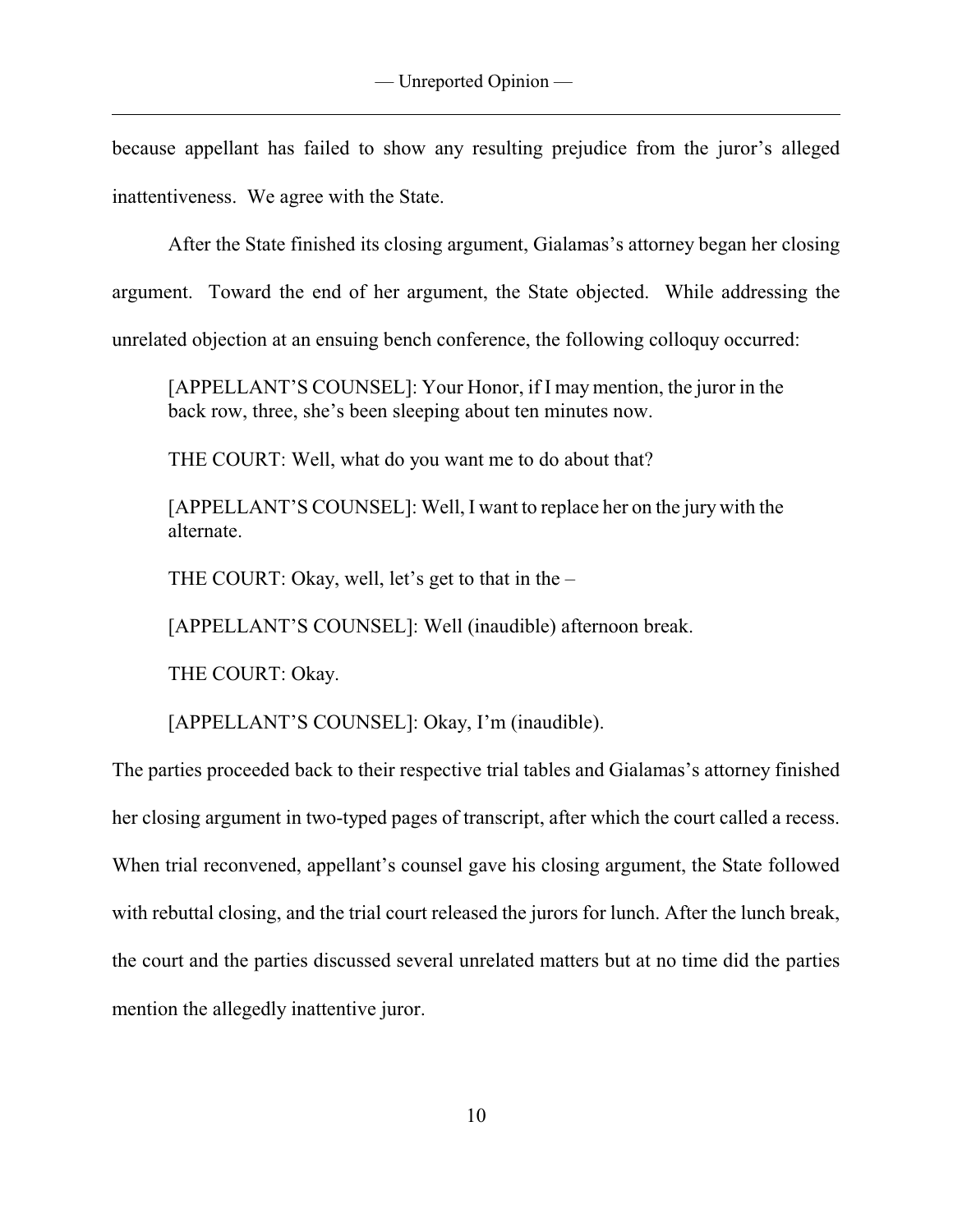We agree with the State that appellant has failed to preserve his argument for our review because he failed to pursue it before the trial court. When a defendant presents a motion to the trial court, the defendant has a "commensurate responsibility" to pursue that motion until it is resolved. *See White v. State*, 23 Md. App. 151, 156 (1974). *See also Jackson v. State*, 52 Md. App. 327, 331-32 (1982)("If a defendant, after filing a . . . motion, fails to pursue it, a waiver may result."). Appellant agreed with the trial court to discuss the alleged sleeping juror at the lunch break. Appellant, however, never reminded the court at the lunch break or any other time, and by failing to reiterate his concern to the court, he has waived his argument.

Looking past the issue of preservation, appellant has failed to show he suffered any prejudice. Thus any error on the trial court's part is not a basis for reversal.

To support a claim of juror misconduct, the party asserting the claim must "prove that the . . . misconduct actually occurred and that [appellant] was prejudiced by the" misconduct. *Schwartz v. Johnson*, 206 Md. App. 458, 486 (2012)(internal quotation marks and citation omitted). *See also* George L. Blum, Annotation, *Inattention of Juror from Sleepiness or Other Cause as Ground for Reversal or New Trial*, 59 A.L.R. 5<sup>th</sup> 1 (1998).

In *Hall v. State*, 223 Md. 158 (1960), the Court of Appeals addressed the problem of a sleeping juror. In *Hall*, appellant alleged that three jurors appeared to be asleep and a newspaper reporter stated that "it appeared that one of the jurors was sleeping." *Hall*, 223 Md. at 177. In contrast were the statements from the three jurors involved, all of whom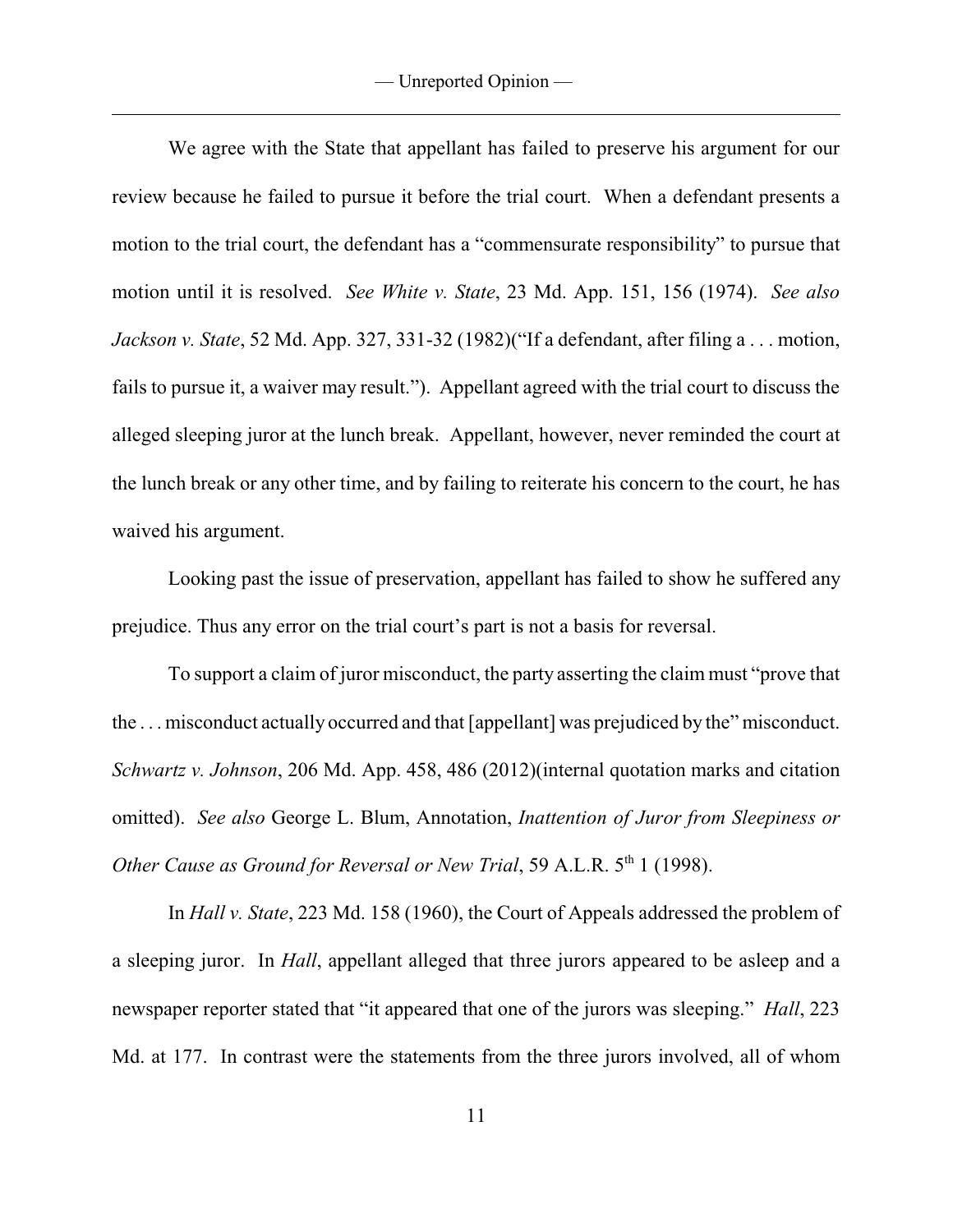denied sleeping or being inattentive, and a statement from the State's Attorney that "he did not notice any inattentiveness on the part of the jury." *Id*. at 178. The Court held that a party alleging juror misconduct is required to prove that the misconduct actually occurred and that the party was prejudiced by the misconduct. The Court found no conclusive proof that the jurors were asleep. Additionally, appellant failed to show any prejudice. The Court noted that "[t]he length of time the juror was asleep is not shown, nor does it appear what testimony was introduced during that time, nor that it was of any importance or extent, nor whether favorable or unfavorable to the accused." *Id*. (quotations and citation omitted). The Court concluded: "Without stronger evidence that the misconduct alleged actually occurred, and a showing of prejudice to the appellant, we cannot say that there are grounds for reversal."

*Id.* 

We considered the issue of prejudice in *Schwartz v. Johnson*, 206 Md. App. 458, 497 (2012), a case in which Schwartz's counsel asserted that a juror was asleep during the testimony of Dr. Kafonek, Schwartz's expert witness. In concluding that Schwartz failed to show prejudice, we explained:

Even if the evidence supported the conclusion that Juror 4 was inattentive or sleeping, appellants did not adduce sufficient evidence to show that they were prejudiced. Appellants stated that they observed Juror 4 falling asleep on the fourth day of trial, when appellants presented Dr. Kafonek for examination. There was no evidence, however, about the length of time that Juror 4 was asleep, what testimony was being introduced during that time, or whether such testimonywas of anyimportance or favorable or unfavorable to appellants. *See Hall*, 223 Md. at 178. Without such evidence, as in Hall, we cannot conclude that appellants were prejudiced by the trial court's decision not to strike Juror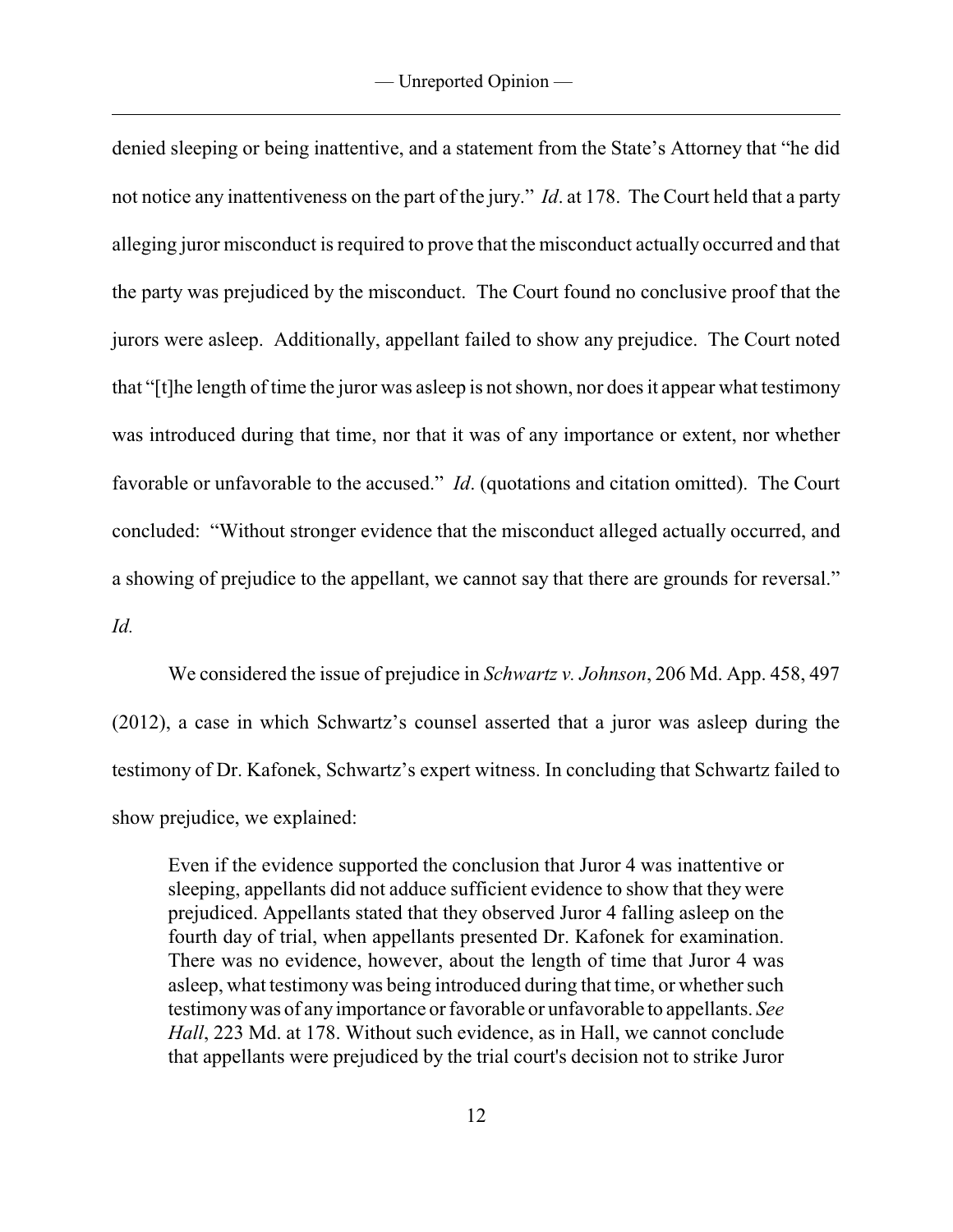4. Accordingly, we hold that the trial court did not abuse its discretion in deciding not to strike Juror 4.

Applying the reasoning of *Hall* and *Schwartz* to the case before us, we conclude that appellant has failed to show prejudice. We accept, for purposes of analysis, that the statement by trial counsel was accurate. According to appellant, the juror was asleep for, at most, 10 minutes during the closing argument of appellant's co-defendant's attorney. Appellant has failed to show (1) the substance of the relevant portion of the closing argument; (2) what significance, if any, the relevant part of his co-defendant's closing had to his own case; and (3) whether the same arguments were presented by his own trial counsel. We find no reversible error.

#### **II. Lay Opinion Evidence**

Appellant argues that the trial court erred when it allowed the State to elicit a lay opinion from the IAD investigator, Detective Kline, that appellant obstructed her investigation. Appellant asserts that the opinion amounted to a legal conclusion that invaded the province of the jury on a point critical to resolution of the case. We disagree.

Appellant was charged with the common law crime of obstructing and hindering a police officer in the performance of his duties. To sustain a conviction, the State must prove beyond a reasonable doubt four elements: "(1) a police officer engaged in the performance of a duty; (2) an act . . . by the accused which obstructs or hinders the officer in the performance of that duty; (3) knowledge by the accused of facts comprising element (1); and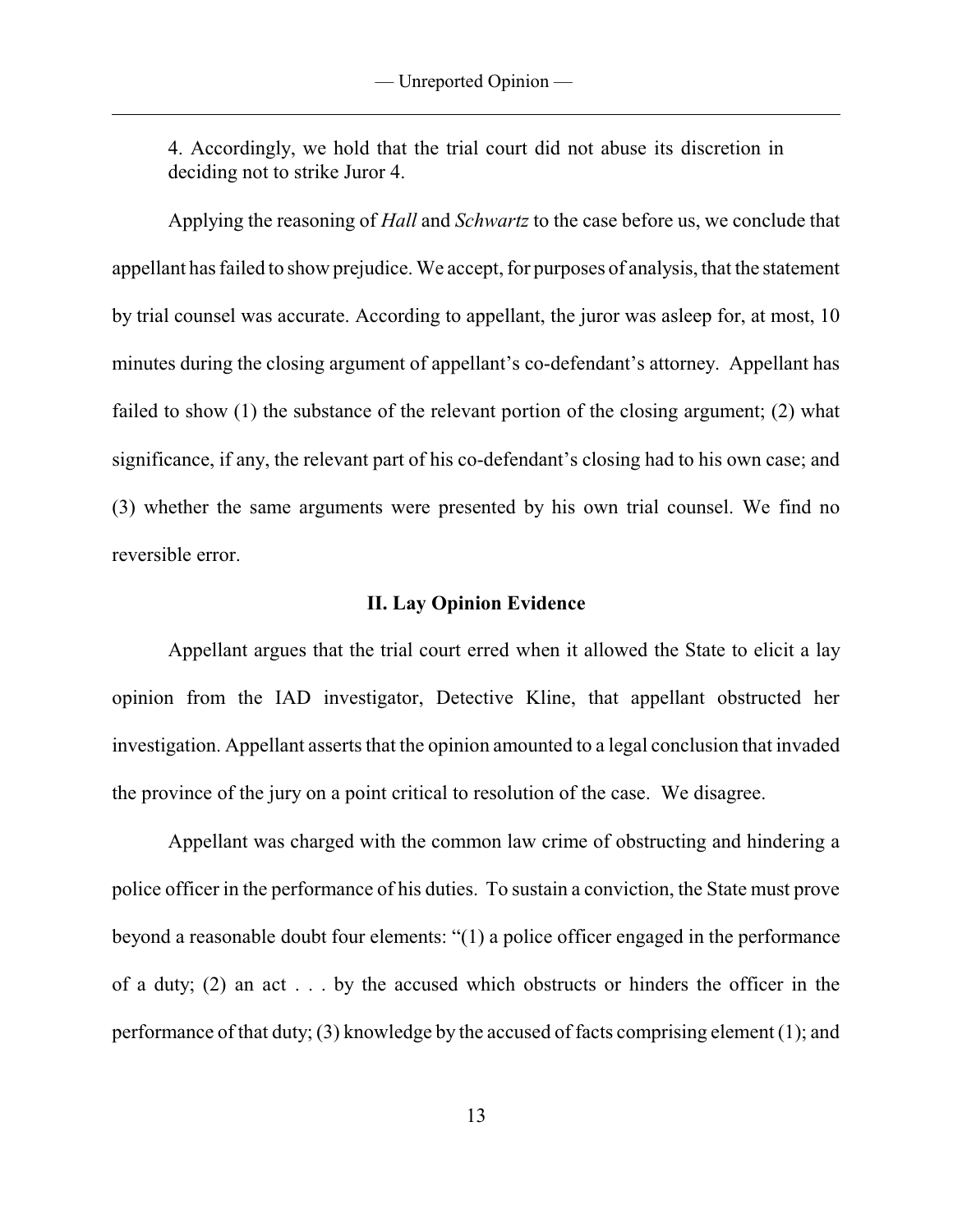(4) intent to obstruct or hinder the officer by the act or omission constituting element (2)." *Titus v. State*, 423 Md. 548, 552-53 (2011) (citation omitted). It was the State's theory of prosecution that appellant obstructed and hindered Detective Kline when appellant told Epps, his girlfriend, to make false statements to Kline, who was investigating a complaint of officer misconduct that occurred in Epps's home while appellant was present.

As related above, Epps gave a statement to Kline on October 4, 2012. She gave a second statement on October 10, 2012, in which she said that appellant had instructed her to lie in her earlier statement. At trial, Epps recanted her October 10th statement. The State called Detective Kline with IAD. When asked about her interview with Epps on October 4th, the following colloquy occurred:

[THE STATE]: Okay, did that interview present an obstruction or a hindrance to your investigation?

[WITNESS]: Yes.

[DEFENSE COUNSEL]: Object.

THE COURT: Overruled.

[THE STATE]: You may answer.

[WITNESS]: Yes, it did.

Md. Rule 5-701 states that a witness, who is not qualified as an expert, may testify "in the form of opinions or inferences . . . which are (1) rationally based on the perception of the witness and (2) helpful to a clear understanding of the witness's testimony or the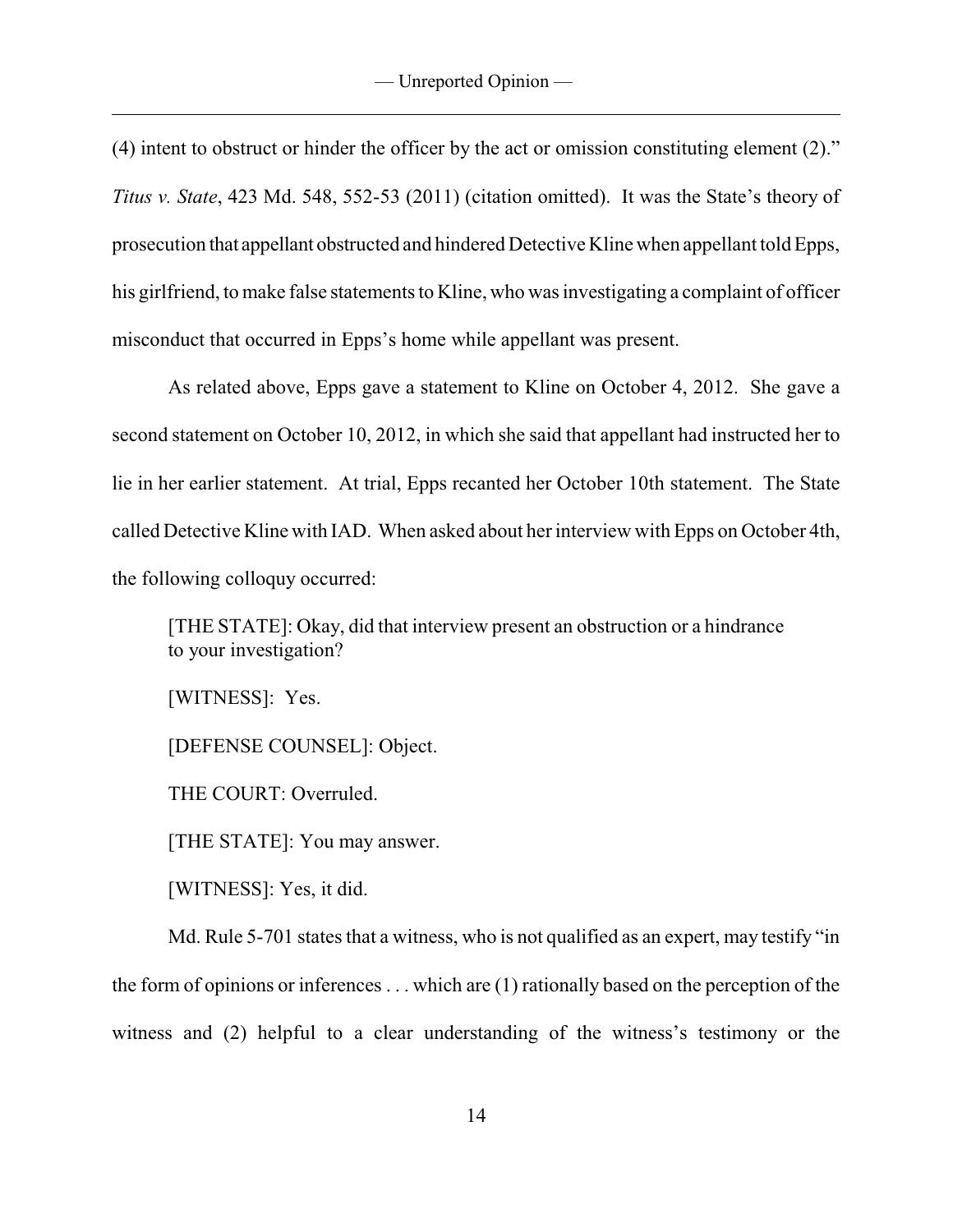determination of a fact in issue." The Rule further provides that, except where the opinion is based on mental state or condition, "testimony in the form of an opinion or inference otherwise admissible is not objectionable merely because it embraces an ultimate issue to be decided by the trier of fact." Md. Rule 5-704. *See also Zachair, Ltd. v. Driggs*, 135 Md. App. 403, 438 (2000)("[e]ven a lay witness may offer an opinion on an ultimate issue of fact . . . if the opinion is rationally based on the perception of the witness and helpful to the determination of the trier of fact."). The decision to admit lay opinion testimony, like all evidentiary rulings, lies within the sound discretion of the trial court and will not be overturned on appeal unless it is shown that the trial court abused its discretion. *Moreland v. State*, 207 Md. App. 563, 568-69 (2012) (citations omitted). An abuse of discretion occurs when the trial court's decision is "well removed from any center mark imagined by the reviewing court and beyond the fringe of what that court deems minimally acceptable." *Id*. (quotation marks and citations omitted).

Appellant argues that Detective Kline's opinion testimony was improper. Specifically, the testimony "invaded the province of the jury because it offered a legal conclusion on the ultimate issue which only the jury was qualified to decide: *i.e.*, whether [a]ppellant engaged in actions that constituted an obstruction and hindrance to the investigation" of the IAD. We agree with the State that appellant fails to appreciate the distinction between a legal conclusion and the factual conclusions needed to support it. Detective Kline testified that appellant did in fact hinder and obstruct her investigation —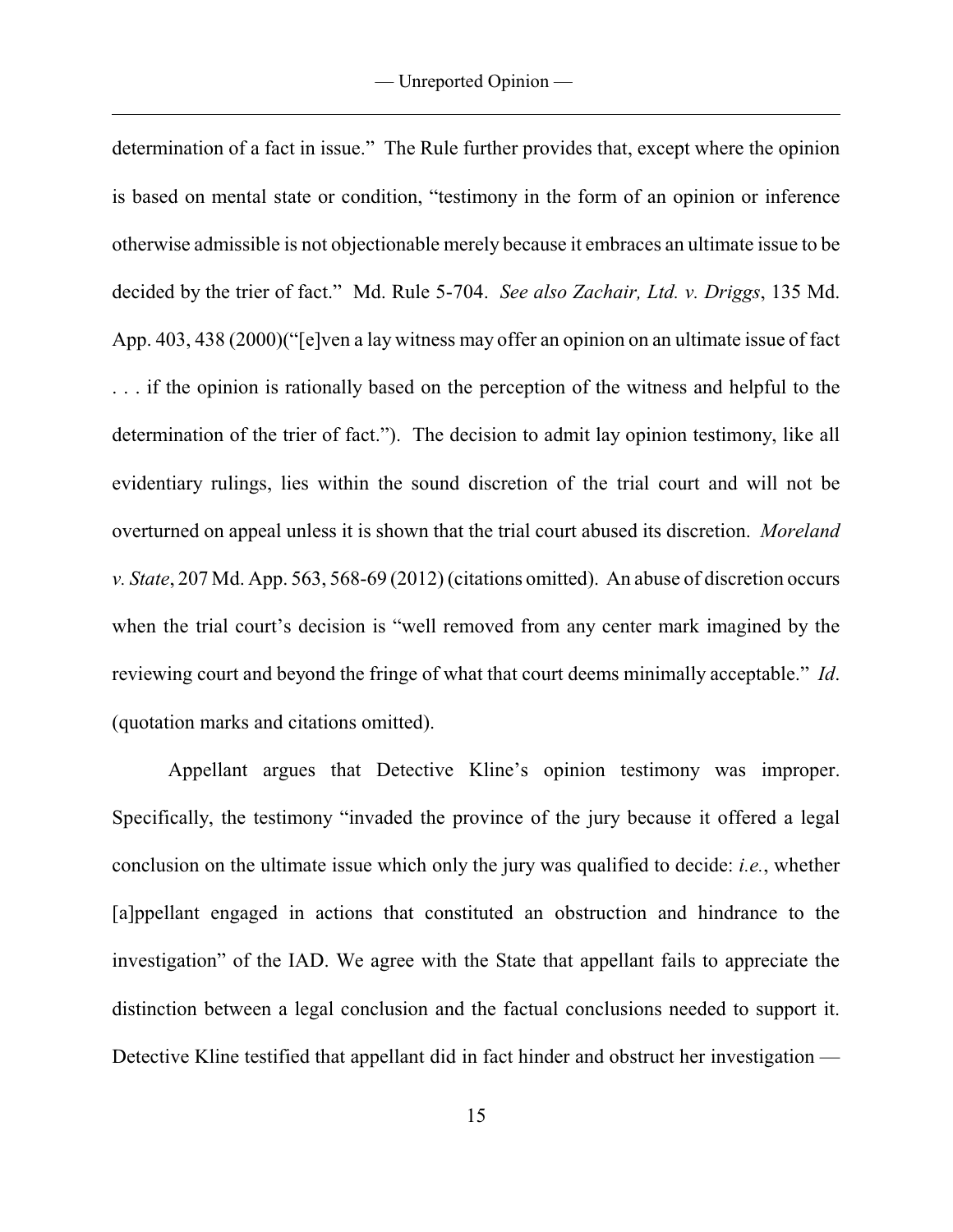a factual conclusion clearly within her purview and one of the elements of the crime. She did not offer a legal opinion as to whether appellant had in fact committed the crime of obstructing and hindering. Accordingly, we find no error by the trial court in admitting Detective Kline's testimony.

#### **III. The Discovery Violation**

Appellant argues that the trial court erred in admitting a photograph of a ring Epps testified appellant had given her for her birthday. Appellant argues that the photograph violated the discovery rules because it was not disclosed prior to trial. He claims that the discovery violation "resulted in unfair surprise to [him] and prevented defense counsel from investigating the circumstances surrounding how the ri[ng] was provided to Ms. Epps." The State responds that appellant has not preserved his argument for our review because he did not object below, and in any event, the argument is meritless. We agree.

Md. Rule 4-263 governs discovery in criminal cases in the circuit courts. Md. Rule  $4-263(d)(9)$  provides that "the State's Attorney shall provide to the defense . . . [t]he opportunity to inspect, copy, and photograph all . . . photographs . . . that the State's Attorney intends to use at a hearing or at trial." If a discovery violation occurs, the Rule provides:

the court may order that party to permit the discovery of the matters not previously disclosed, strike the testimony to which the undisclosed matter relates, grant a reasonable continuance, prohibit the party from introducing in evidence the matter not disclosed, grant a mistrial, or enter any other order appropriate under the circumstances.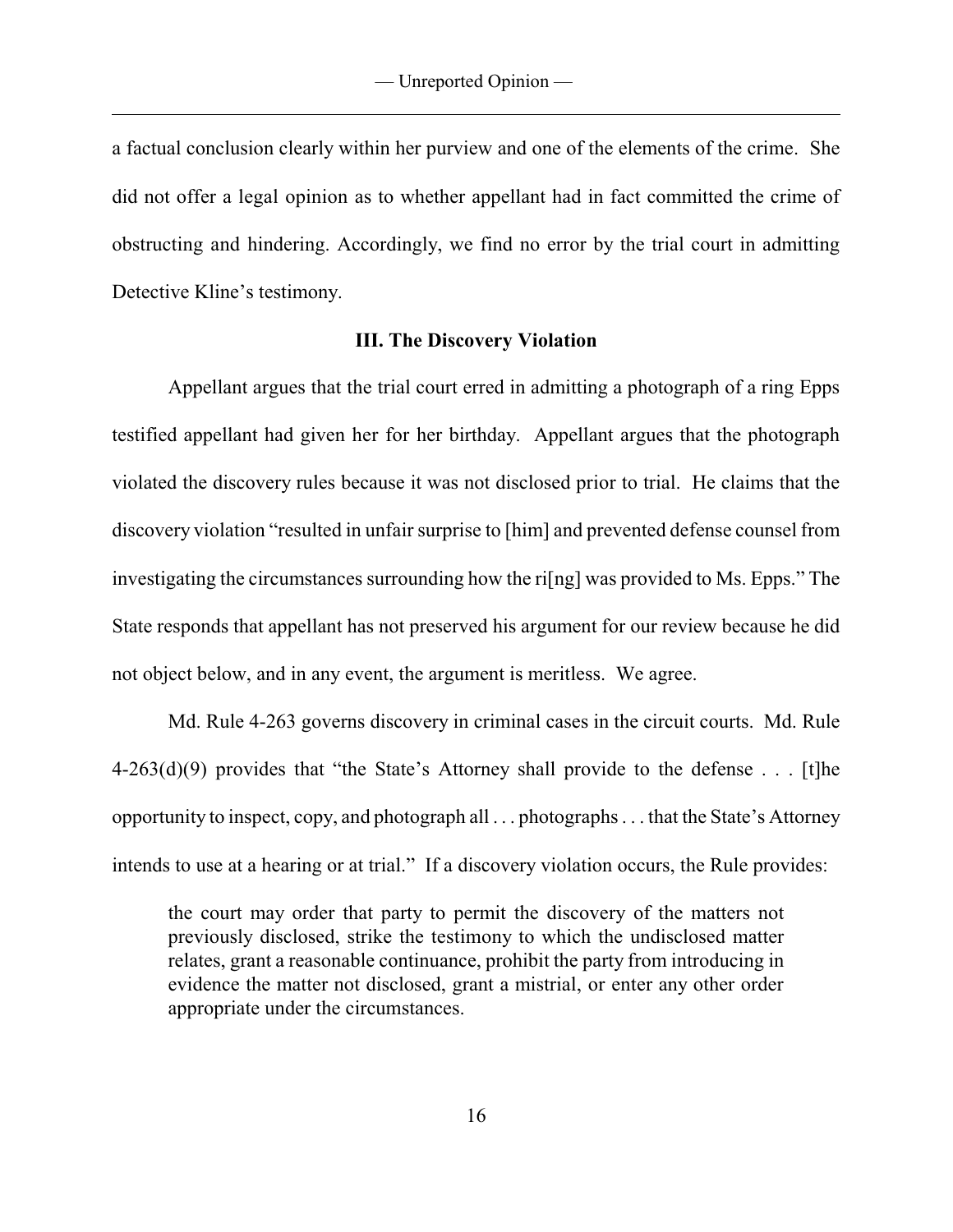Md. Rule 4-263(n). "[I]n fashioning a sanction, the court should impose the least severe sanction that is consistent with the purpose of the discovery rules" which "is to assist the defendant in preparing his defense, and to protect him from surprise." *Thomas v. State*, 397 Md. 557, 571 (2007)(citations omitted) and *Hutchins v. State*, 339 Md. 466, 473 (1995)(quotation marks and citation omitted). Because the Rule on its face does not require the court to take any action, the trial court "has the discretion to select an appropriate sanction, but also has the discretion to decide whether any sanction is at all necessary." *Thomas*, 397 Md. at 570 (citation omitted). The exclusion of evidence, while an option, is disfavored. *Id*. at 572-73. Prejudice to the party arguing a discovery violation is a factor a trial court should consider when imposing a sanction in the exercise of its discretion. *See id.* at 570-71.

Epps was asked on direct examination how she knew appellant. She testified that she had known him for "a very long time," adding that "he was helping me out when I needed help. I was going through some situations. He was just being a friend, helping me out." She testified that she did not recall telling Detective Kline that appellant was her fiancé but admitted that appellant bought her what she called a "promise ring," explaining that it was essentially a "friendship ring" that appellant had given her around her birthday. The following colloquy occurred (emphasis added):

[THE STATE]: I'm showing you what's been marked as State's 51 for identification purposes. Do you recognize this?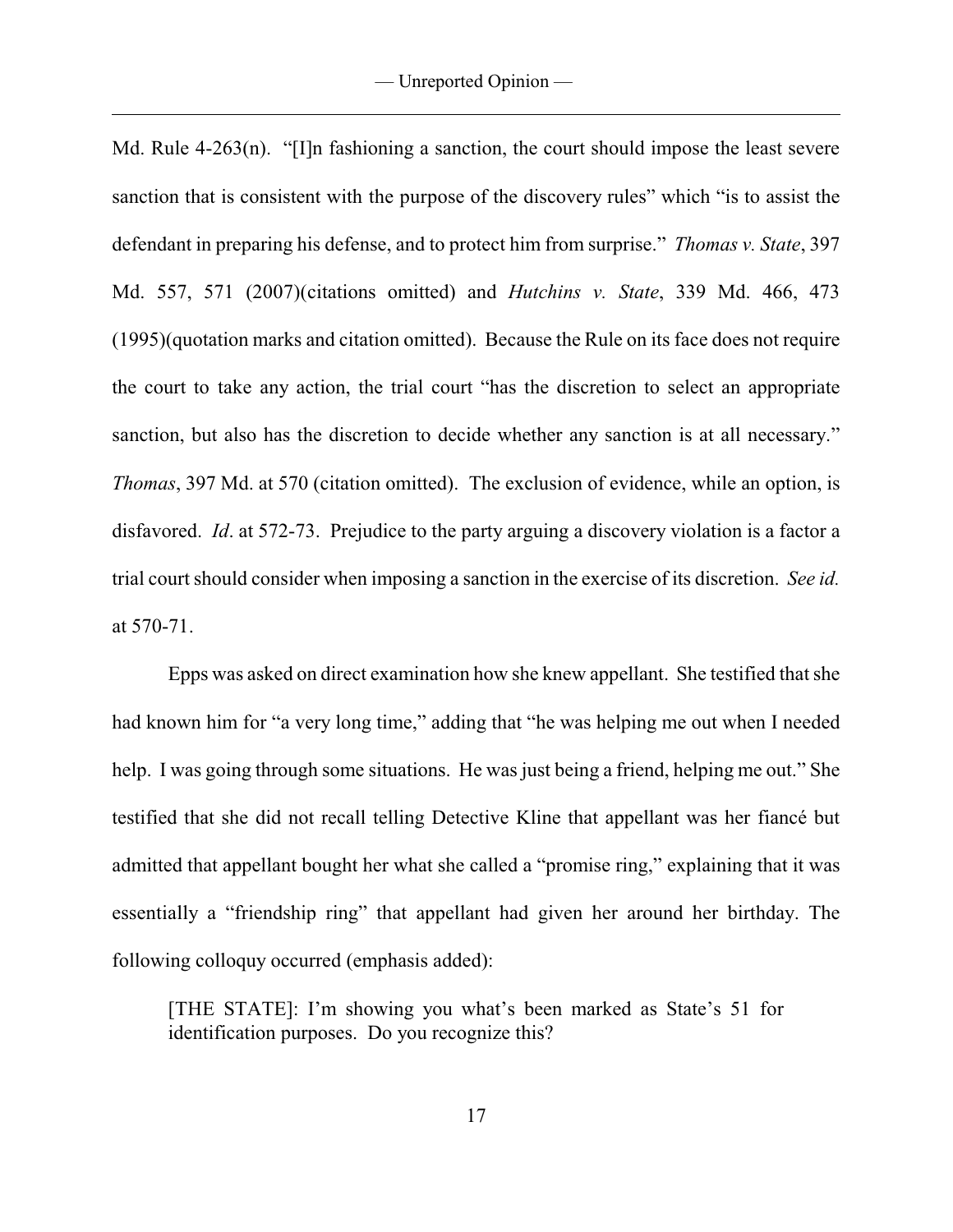[THE WITNESS]: Yes, that's the ring.

[THE STATE]: Is that your hand?

[THE WITNESS]: Yes, that is.

[THE STATE]: And, is this the promise ring you were talking about?

[THE WITNESS]: Yes, that's my birthday gift.

[THE STATE]: I'd like to move this in as State's 51, Your Honor.

THE COURT: Any –

# **[GIALAMAS'S ATTORNEY]: Objection.**

# **[APPELLANT'S ATTORNEY]: Objection.**

THE COURT: Counsel, approach.

(Whereupon, counsel and Defendants approached the bench and the following occurred:)

THE COURT: Let me see it. I'd say that looks like an engagement ring to me. So, I'll overrule the objection.

## **[GIALAMAS'S ATTORNEY]: Your Honor, I don't believe that that was disclosed in discovery. I don't ever recall ever seeing that before; nor am I clear about the relevance of –**

THE COURT: Okay.

[GIALAMAS'S ATTORNEY]: – (continuing) what her jewelry is.

THE COURT: All right. Objection overruled.

The photograph was admitted into evidence. On cross-examination, Epps admitted that she

and appellant were "involved in a relationship."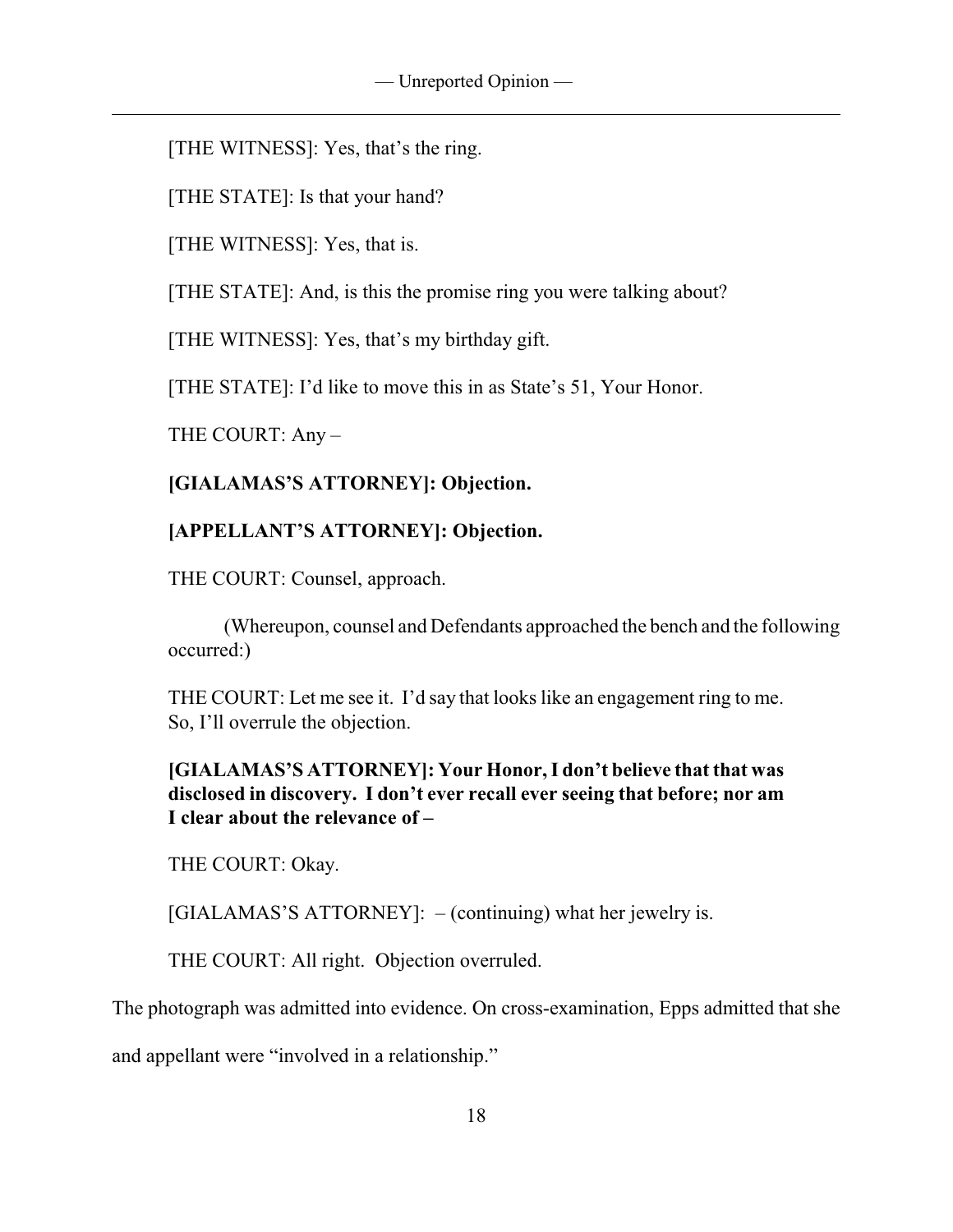We agree with the State that appellant's argument is not preserved for our review. Although appellant lodged a contemporaneous objection to the admission of the photograph, general objections do not preserve appellate claims based on a factual assertion collateral to the issues presented at trial, such as a discovery violation. *See Addison v. State*, 188 Md. App. 165, 179 (2009) ("[C]ontesting the lack of foundational facts on appeal based on a general objection, would lead to nonsensical results, forcing trial judges to become clairvoyant gatekeepers.") (footnote omitted). Moreover, appellant cannot rely on Gialamas's attorney's objection for Maryland courts have consistently held that an objection by one co-defendant will not suffice to preserve a claim on behalf of another co-defendant. *See Evans v. State*, 174 Md. App. 549, 566 (2007) ("[A] bedrock principle of Maryland law is that a defendant may not rely on an objection made by a codefendant for the purpose of raising an appeal as to that issue.") (citations omitted).

Even if appellant had preserved his argument for our review, however, we would have found it without merit. Appellant admitted to buying the ring for Epps. Thus, appellant's argument that the photograph of the ring was a surprise that "prevented [him] from investigating the circumstances surrounding how the ri[ng] was provided" to Epps is disingenuous and without merit for appellant himself was in the unique position to explain the circumstances. Accordingly, we would have found no abuse of discretion by the trial court in admitting the photograph, even if appellant had preserved his argument for our review.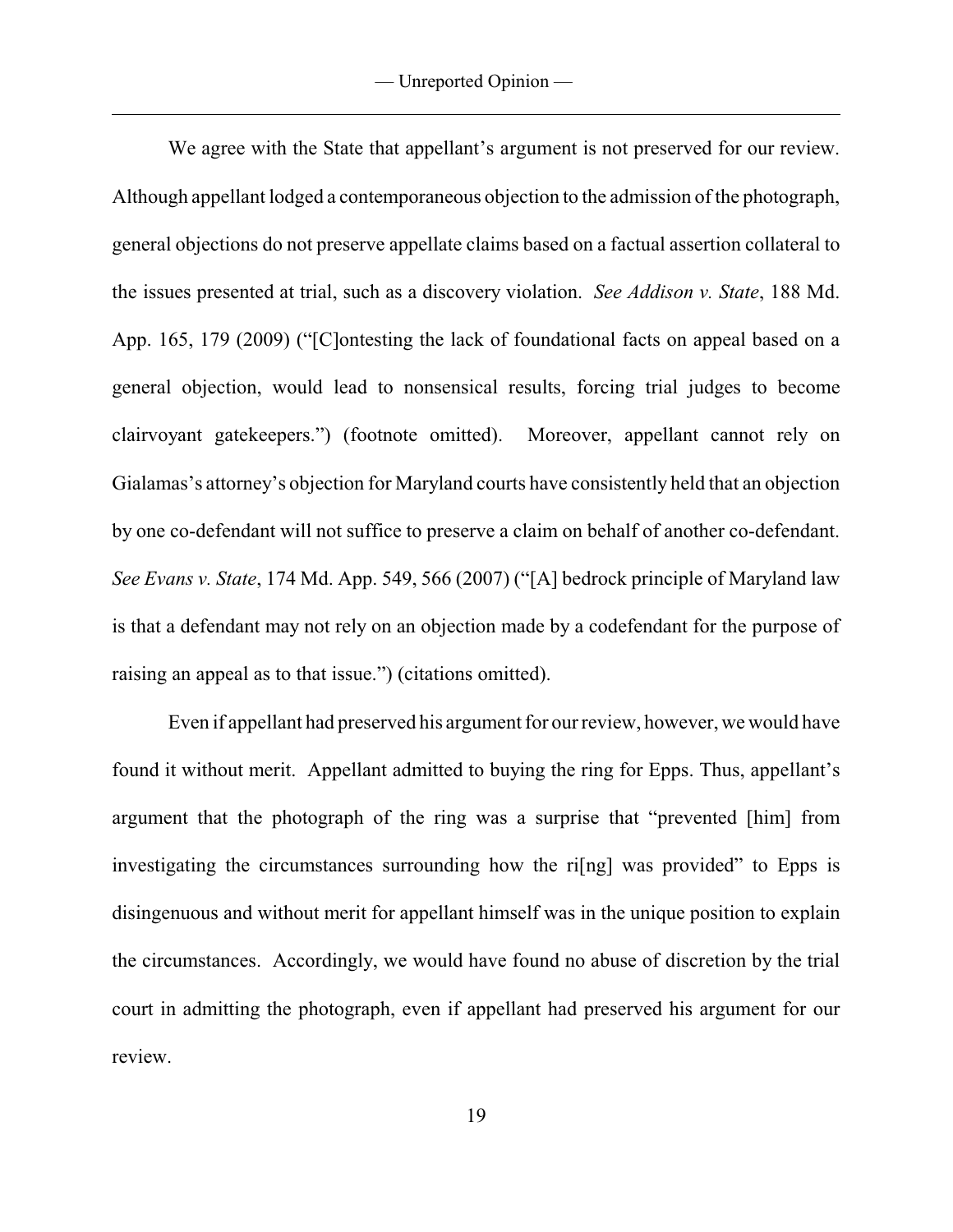### **IV. Severance**

Lastly, appellant argues that the trial court erred when it refused to sever his trial from his co-defendant, Gialamas, because the evidence was not mutually admissible as to both defendants and was prejudicial. Specifically, appellant argues that the general orders setting out the duties of a police officer were inadmissible to him as he was not charged in his official capacity as a police officer, unlike Gialamas. He adds that the general orders were prejudicial because they may have influenced the jury to hold him to a higher standard than a similarly situated defendant who was not a police officer. He also argues that evidence of obstructing and hindering an investigation was inadmissible and prejudicial toGialamas. The contention is unpersuasive.<sup>2</sup>

Md. Rule 4-253 provides, in pertinent part:

**(a) Joint trial of defendants.** On motion of a party, the court may order a joint trial for two or more defendants charged in separate charging documents if they are alleged to have participated in the same act or transaction or in the same series of acts or transactions constituting an offense or offenses.

\* \* \*

The State also asserts that appellant failed to preserve this argument because appellant 2 did not file a written motion to sever within the thirty day time limit imposed by Md. Rule 4-252.

Appellant did not file a motion to sever. At a pre-trial motions hearing, the court noted co-defendant Gialamas's motion to sever. When the court asked appellant if he was joining in that motion, he replied in the affirmative. The court then heard argument from both defendants. We are persuaded that appellant has preserved the issue he raises on appeal. *See* Md. Rule 8-131(a) ("Ordinarily, the appellate court will not decide any other") (emphasis added). Accordingly, we shall address the merit of appellant's argument.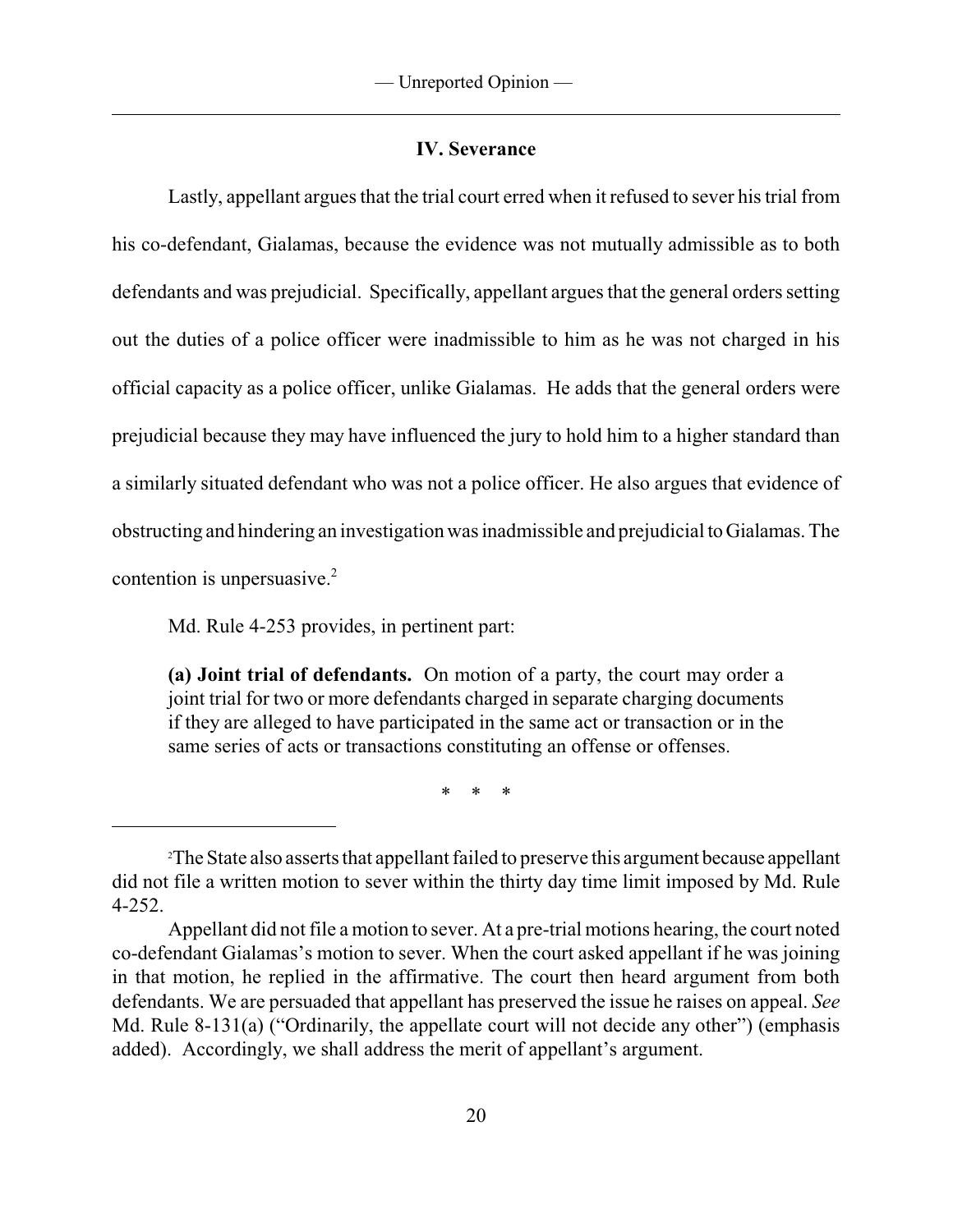**(c) Prejudicial joinder.** If it appears that any party will be prejudiced by the joinder for trial of counts, charging documents, or defendants, the court may, on its own initiative or on motion of any party, order separate trials of counts, charging documents, or defendants, or grant anyother relief as justice requires.

"Prejudice" means "damage frominadmissible evidence, not damage fromadmissible evidence." *Eiland v. State*, 92 Md. App. 56, 72 (1992), *rev'd on other grounds*, 330 Md. 261 (1993)(quotation marks and citation omitted).

The Court of Appeals has set forth a two-part test with which to analyze jury trial joinder issues: "(1) is evidence concerning the offenses or defendants mutually admissible [applying the "other crimes" analysis announced in *State v. Faulkner*, 314 Md. 630 (1989)]; and (2) does the interest in judicial economy outweigh any other arguments favoring severance?" *Conyers v. State*, 345 Md. 525, 553 (1997). If the answer to part one is no, then severance is "absolutely mandated, as a matter of law[.]" *Solomon v. State*, 101 Md. App. 331, 340 (1994), *cert. denied*, 337 Md. 90 (1995). If, however, the answer to step one is yes, and the evidence is mutually admissible, "the trial judge has discretion to join or sever the charges, and that decision will be disturbed only if an abuse of discretion is apparent." *Carter v. State*, 374 Md. 693, 705 (2003).

One of the well-established exceptions to other crimes evidence is the exception that "permits the admission of evidence of other crimes when the several offenses are so connected or blended in point of time or circumstances that they form one transaction, and cannot be fully shown or explained without proving the others." *Solomon*, 101 Md. App. at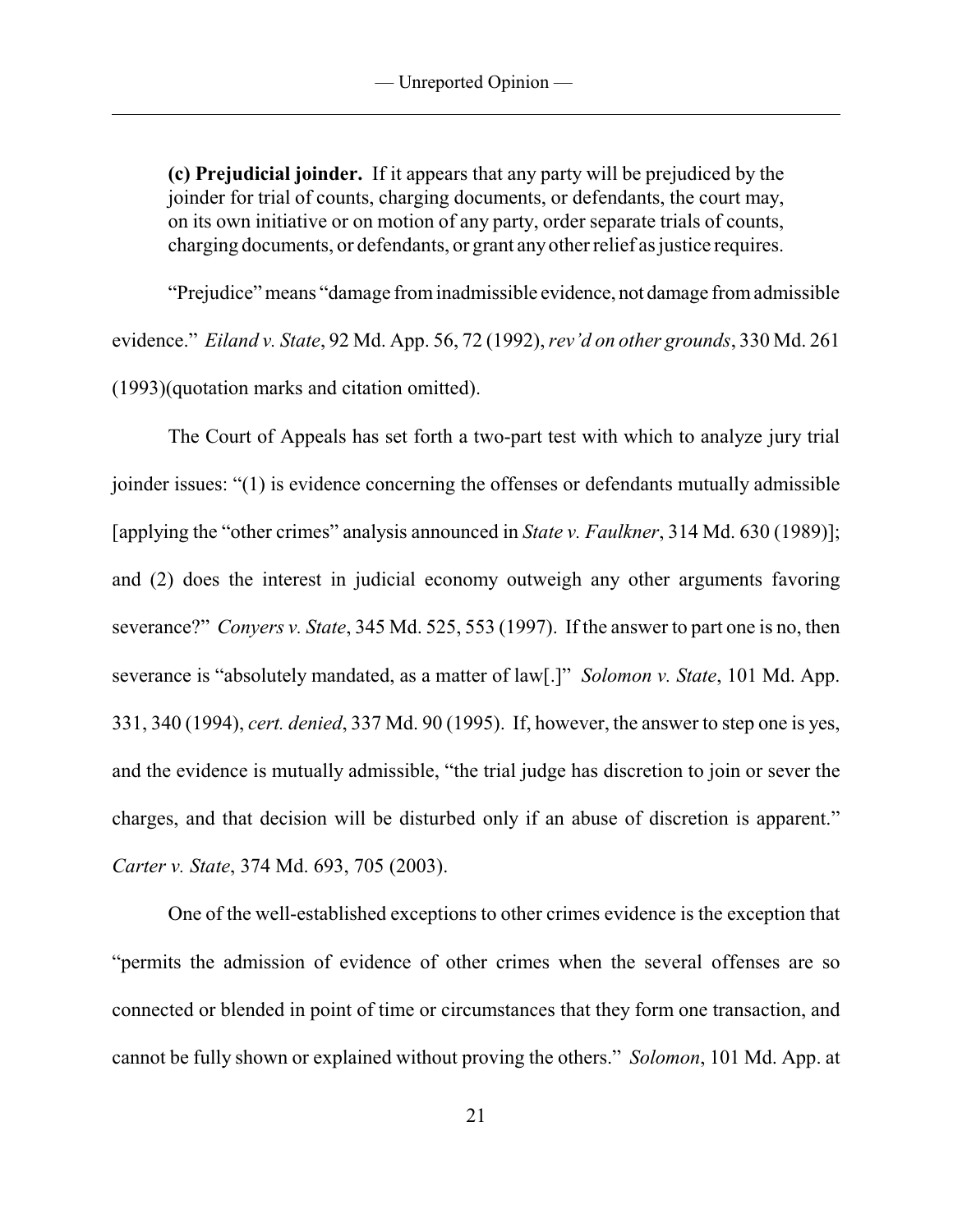374 (citing *Tichnell v. State*, 287 Md. 695, 712 (1980)). Although joinder of defendants can result in a presumption of prejudice,"[w]here the crimes arise out of a single, indivisible series of events, a common scheme or other such circumstances, however, no presumption is applied, and the defendant shoulders the burden of demonstrating prejudice." *Wilson v. State*, 148 Md. App. 601, 647 (2002); *see also Carter*, 374 Md. at 705.

Without rehearsing the lengthy evidence presented in this case, it is clear that the crimes charged here were part of a single, indivisible series of events that cannot be fully explained without proving the other crimes. Although it was made very clear from the evidence presented and the parties' arguments that appellant was off-duty during the events, the events occurred because of the intermingled actions of both defendants and the other police officers present.

The State's theory of prosecution was that the defendants are "all part of the same family; they all wear this badge." Appellant testified on direct examination that when he arrived at Epps's home he identified himself as a Baltimore City police officer and showed the officers present his badge. He testified that officers are "actually on duty 24/7" and "never take a day off." The general order documents, which were on the topics of ethical conduct; general rules and regulations for a police officer; persons in police custody; and use offorce, were relevant to both defendants because, as the State's Attorneyargued, they"tell[] us circumstantially about what did and did not happen that day and what should and should not have happened that day." Thus, the regulations clearly informed both defendants' actions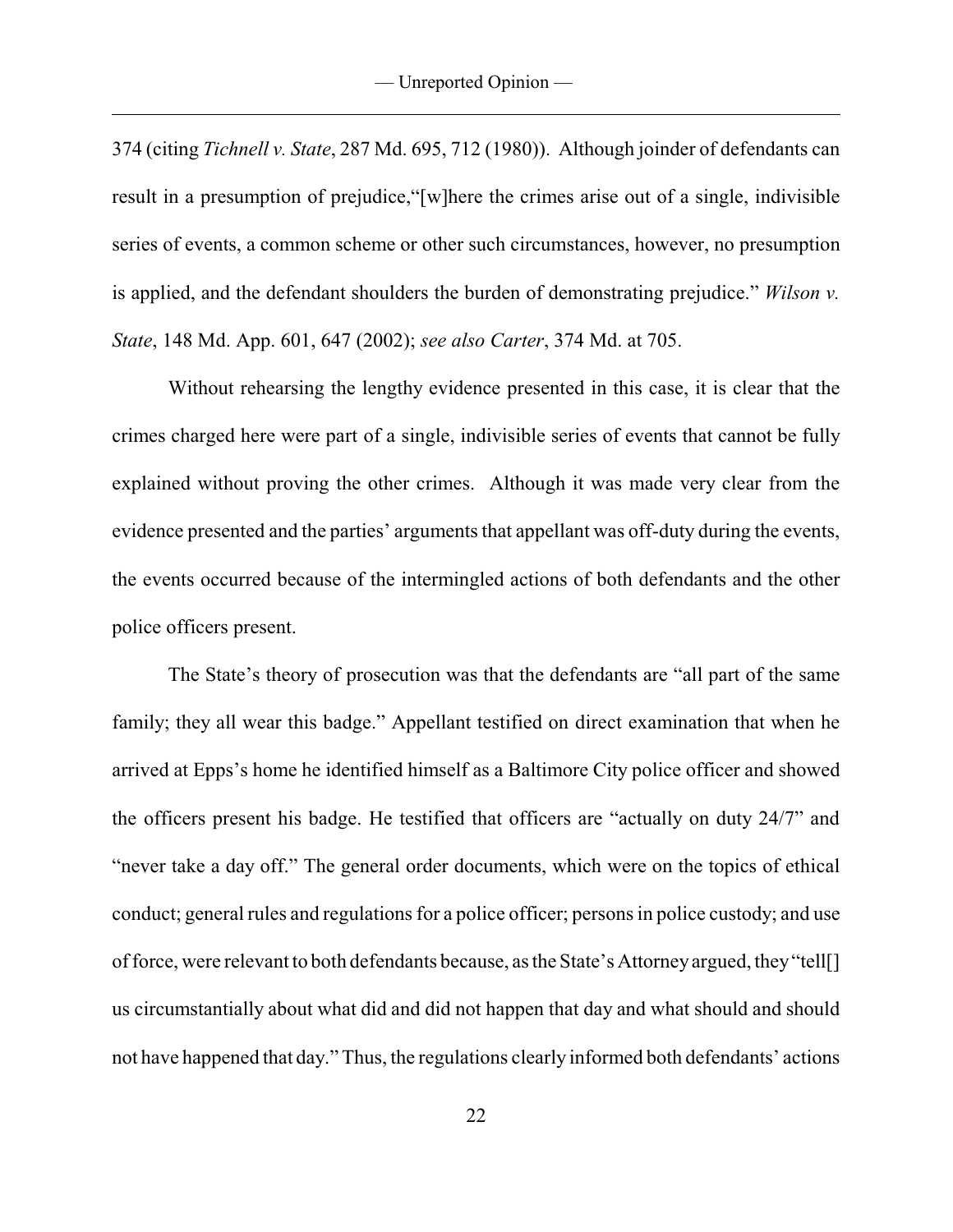while at Epps's home, regardless of whether appellant was on duty. *Cf. Carter*, 374 Md. 693 (a defendant is not prejudiced and not entitled to severance where the charges are closely related to each other and arise out of incidents that occur within proximately the same time, location, and circumstances).

Appellant also contends that severance was mandated because the evidence relating to appellant's obstructing and hindering charge, that is, the testimony of Epps was not admissible as to his co-defendant. We do not agree. The obstructing and hindering charge against appellant arose out of his attempt to dissuade Epps from speaking truthfully to the IAD investigator. Epps's testimony as to what occurred in her house on the day of the assault was clearly relevant to the misconduct charges against Gialamas. Evidence as to why her story changes over time (the crux of the charges against appellant) would certainly be admissible in Gialamas's trial, if the two had been tried separately.

Because severance was not mandated by law, the trial court had discretion to join or sever the charges. In exercising that discretion, we note that possible prejudice to a defendant from a joint trial is one of the factors to be weighed, and that "judicial economy is a heavy counterweight on the joinder/severance scales." *Solomon*, 101 Md. App. at 346. There are significant public benefits to joinder. One trial requires a single courtroom, judge, and courtroom personnel. Only one group of jurors need serve. In addition, the public is served by the reduced delay in the disposition of criminal charges both in trial and through